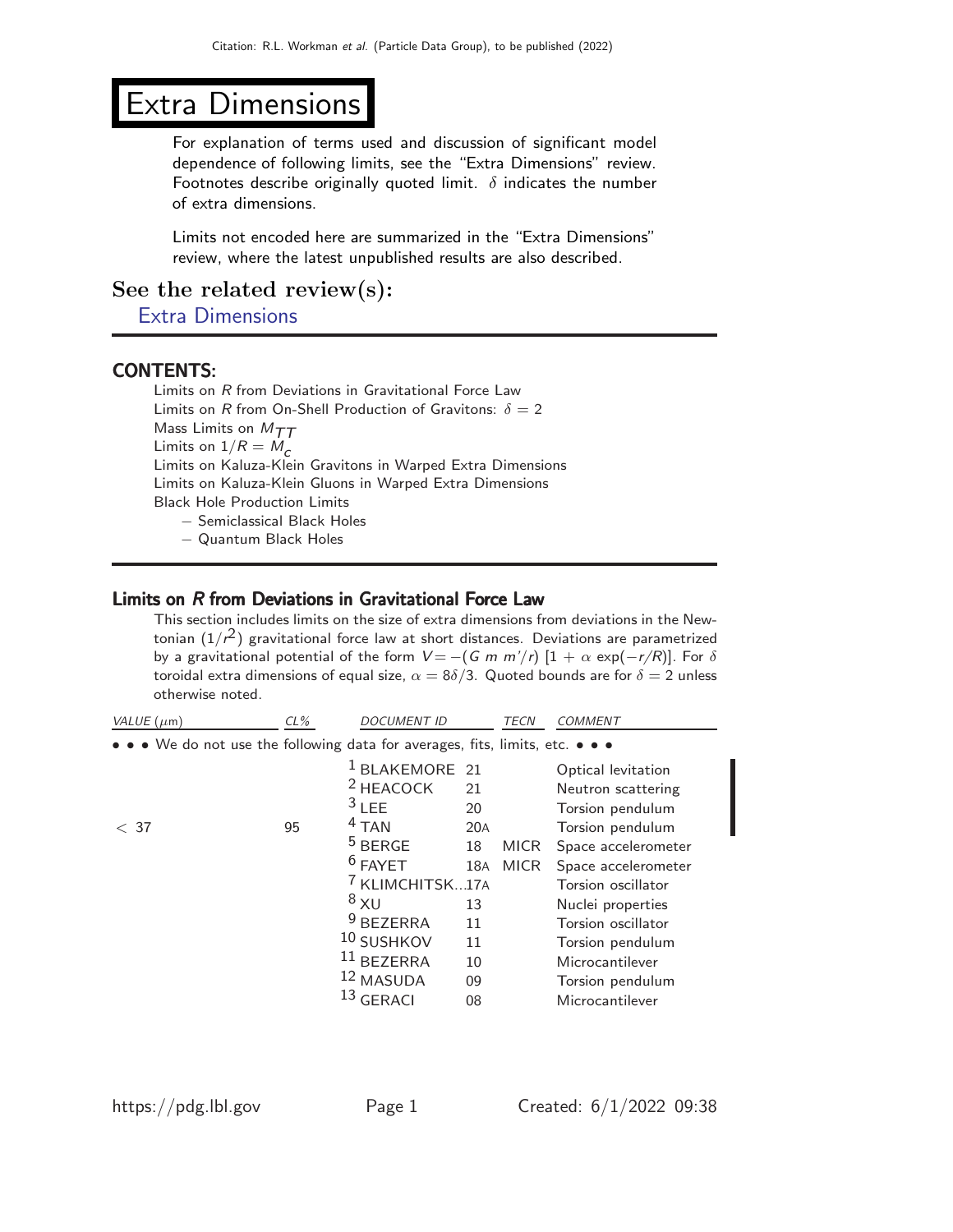|                        |    | $14$ TRENKEL             | 08  | Newton's constant  |
|------------------------|----|--------------------------|-----|--------------------|
|                        |    | $15$ DECCA               | 07A | Torsion oscillator |
| < 37                   | 95 | $16$ KAPNER              | 07  | Torsion pendulum   |
| < 47                   | 95 | $17$ TU                  | 07  | Torsion pendulum   |
|                        |    | 18 SMULLIN               | 05  | Microcantilever    |
| $<$ 130                | 95 | $19$ HOYLE               | 04  | Torsion pendulum   |
|                        |    | <sup>20</sup> CHIAVERINI | 03  | Microcantilever    |
| $\lesssim$ 200 $<$ 190 | 95 | $21$ LONG                | 03  | Microcantilever    |
|                        | 95 | <sup>22</sup> HOYLE      | 01  | Torsion pendulum   |
|                        |    | <sup>23</sup> HOSKINS    | 85  | Torsion pendulum   |

 $^1$ BLAKEMORE 21 obtain constraints on non-Newtonian forces with strengths  $|\alpha| \gtrsim 10^8$ and length scales  $R > 10 \mu m$ . See their Fig. 4 for more details including comparison with previous searches.

 $^2$ HEACOCK 21 obtain constraints on non-Newtonian forces with strengths  $10^{18}$   $\lesssim$   $\,|\alpha|\lesssim$ 

 $10^{25}$  and length scales  $R \simeq 0.02{\text -}10$  nm. See their Figure 3 for more details. This improves the results of HADDOCK 18. These constraints do not place limits on the size

of extra flat dimensions.<br><sup>3</sup> LEE 20 search for new forces probing a range of  $|\alpha| \simeq 0.1-10^5$  and length scales R  $\simeq$  7–90  $\mu$ m. For  $\delta=1$  the bound on  $R$  is 30  $\mu$ m. See their Fig. 5 for details on the bound.

4 TAN 20A search for new forces probing a range of  $|\alpha| \simeq 4 \times 10^{-3} - 1 \times 10^{2}$  and length scales  $R\simeq\,$  40–350  $\mu$ m. See their Fig. 6 for details on the bound.

<sup>5</sup> BERGE 18 uses results from the MICROSCOPE experiment to obtain constraints on non-Newtonian forces with strengths  $10^{-11} \lesssim \ |\alpha| \lesssim \ 10^{-7}$  and length scales  $R \gtrsim$  $10<sup>5</sup>$  m. See their Figure 1 for more details. These constraints do not place limits on the size of extra flat dimensions.

SIZE OF EXTE HET UNITED SIDES.<br><sup>6</sup> FAYET 18A uses results from the MICROSCOPE experiment to obtain constraints on an EP-violating force possibly arising from a new U(1) gauge boson. For  $R\ \gtrsim\!10^7$ m the limits are  $|\alpha| \leq$  a few  $10^{-13}$  to a few  $10^{-11}$  depending on the coupling, corresponding to  $|\epsilon| \lesssim 10^{-24}$  for the coupling of the new spin-1 or spin-0 mediator. These constraints do not place limits on the size of extra flat dimensions. This extends the results of FAYET 18.

7 KLIMCHITSKAYA 17<sup>A</sup> uses an experiment that measures the difference of Casimir forces to obtain bounds on non-Newtonian forces with strengths  $|\alpha| \ \simeq \ 10^5 \text{--} 10^{17}$  and length scales  $R = 0.03{\text -}10 \ \mu\text{m}$ . See their Fig. 3. These constraints do not place limits on the size of extra flat dimensions.

 $8$  XU 13 obtain constraints on non-Newtonian forces with strengths  $|\alpha| \simeq 10^{34}$ –10<sup>36</sup> and length scales  $R \simeq 1$ –10 fm. See their Fig. 4 for more details. These constraints do not place limits on the size of extra flat dimensions.

 $^9$  BEZERRA 11 obtain constraints on non-Newtonian forces with strengths  $10^{11}$   $\lesssim$   $\,|\alpha|\lesssim$  $10^{18}$  and length scales  $R = 30-1260$  nm. See their Fig. 2 for more details. These constraints do not place limits on the size of extra flat dimensions.

10 SUSHKOV 11 obtain improved limits on non-Newtonian forces with strengths  $10^7 \lesssim$  $|\alpha| \lesssim 10^{11}$  and length scales 0.4  $\mu$ m < R < 4  $\mu$ m (95% CL). See their Fig. 2. These bounds do not place limits on the size of extra flat dimensions. However, a model dependent bound of  $M_* > 70$  TeV is obtained assuming gauge bosons that couple to baryon number also propagate in  $(4 + \delta)$  dimensions.

 $^{11}$  BEZERRA 10 obtain improved constraints on non-Newtonian forces with strengths  $10^{19} \lesssim~\vert \alpha \vert \lesssim~10^{29}$  and length scales  $R=1.6$ –14 nm (95% CL). See their Fig. 1. This bound does not place limits on the size of extra flat dimensions.

<sup>12</sup> MASUDA 09 obtain improved constraints on non-Newtonian forces with strengths  $10^9 \lesssim$  $|\alpha|\lesssim 10^{11}$  and length scales  $R=1.0$ –2.9  $\mu$ m (95% CL). See their Fig. 3. This bound does not place limits on the size of extra flat dimensions.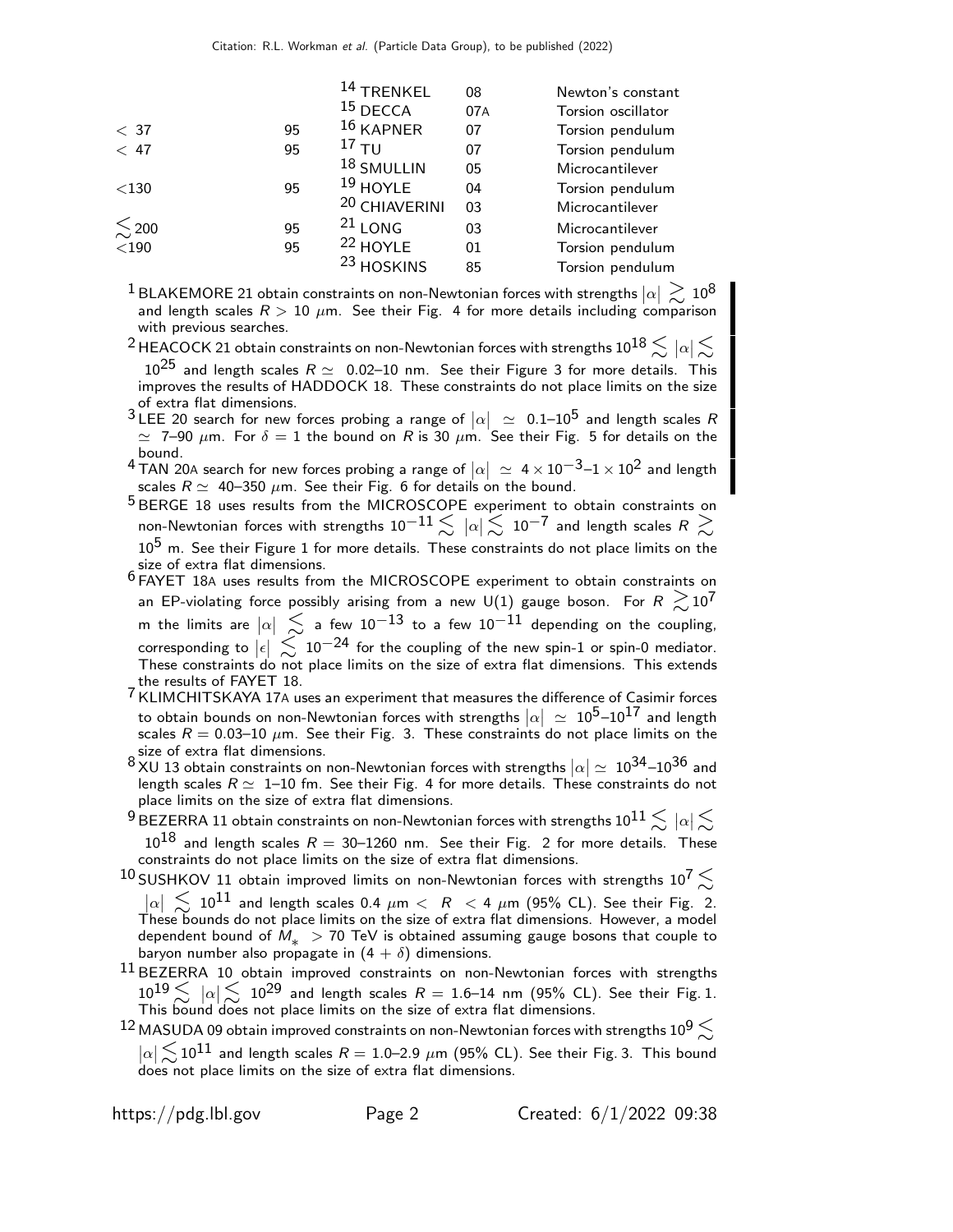- $^{13}$  GERACI 08 obtain improved constraints on non-Newtonian forces with strengths  $|\alpha|$   $>$ 14,000 and length scales  $R = 5{\text -}15 \mu{\text m}$ . See their Fig. 9. This bound does not place limits on the size of extra flat dimensions.
- $14$  TRENKEL 08 uses two independent measurements of Newton's constant G to constrain new forces with strength  $|\alpha|\simeq 10^{-4}$  and length scales  $R=$  0.02–1 m. See their Fig. 1. This bound does not place limits on the size of extra flat dimensions.
- 15 DECCA 07A search for new forces and obtain bounds in the region with strengths  $|\alpha| \simeq$  $10^{13}$ – $10^{18}$  and length scales  $R = 20$ –86 nm. See their Fig. 6. This bound does not place limits on the size of extra flat dimensions.
- 16 KAPNER 07 search for new forces, probing a range of  $|\alpha| \approx 10^{-3}$ –10<sup>5</sup> and length scales  $R \simeq 10$ –1000  $\mu$ m. For  $\delta = 1$  the bound on R is 44  $\mu$ m. For  $\delta = 2$ , the bound is expressed in terms of  $M_*$ , here translated to a bound on the radius. See their Fig. 6 for<br>details on the bound details on the bound.
- 17 TU 07 search for new forces probing a range of  $|\alpha| \approx 10^{-1}$  -10<sup>5</sup> and length scales R  $\simeq$  20–1000  $\mu$ m. For  $\delta = 1$  the bound on R is 53  $\mu$ m. See their Fig. 3 for details on the bound.
- $18$  SMULLIN 05 search for new forces, and obtain bounds in the region with strengths  $\alpha \simeq 10^3$ –10<sup>8</sup> and length scales  $R = 6$ –20  $\mu$ m. See their Figs. 1 and 16 for details on the bound. This work does not place limits on the size of extra flat dimensions.
- 19 HOYLE 04 search for new forces, probing  $\alpha$  down to 10<sup>-2</sup> and distances down to 10 $\mu$ m. Quoted bound on R is for  $\delta = 2$ . For  $\delta = 1$ , bound goes to 160  $\mu$ m. See their Fig. 34 for details on the bound.
- <sup>20</sup> CHIAVERINI 03 search for new forces, probing  $\alpha$  above 10<sup>4</sup> and  $\lambda$  down to 3 $\mu$ m, finding no signal. See their Fig. 4 for details on the bound. This bound does not place limits on the size of extra flat dimensions.
- $21$  LONG 03 search for new forces, probing  $\alpha$  down to 3, and distances down to about  $10\mu$ m. See their Fig. 4 for details on the bound.
- $^{22}$ HOYLE 01 search for new forces, probing  $\alpha$  down to 10 $^{-2}$  and distances down to 20 $\mu$ m. See their Fig. 4 for details on the bound. The quoted bound is for  $\alpha \geq 3$ .
- <sup>23</sup> HOSKINS 85 search for new forces, probing distances down to 4 mm. See their Fig. 13 for details on the bound. This bound does not place limits on the size of extra flat dimensions.

#### Limits on R from On-Shell Production of Gravitons:  $\delta = 2$

This section includes limits on on-shell production of gravitons in collider and astrophysical processes. Bounds quoted are on  $R$ , the assumed common radius of the flat extra dimensions, for  $\delta = 2$  extra dimensions. Studies often quote bounds in terms of derived parameter; experiments are actually sensitive to the masses of the KK gravitons:  $m_{\vec{n}} = |\vec{n}|/R$ . See the Review on "Extra Dimensions" for details. Bounds are given in  $\mu$ m for  $\delta = 2$ .

| VALUE $(\mu m)$                                                               | $CL\%$ | <b>DOCUMENT ID</b>                                       |    | <b>TECN</b> | <b>COMMENT</b>                |
|-------------------------------------------------------------------------------|--------|----------------------------------------------------------|----|-------------|-------------------------------|
| 3.8<br>$\langle$                                                              | 95     | $1$ AAD                                                  |    |             | 21F ATLS $pp \rightarrow jG$  |
| 0.00016<br>$\langle$                                                          | 95     | <sup>2</sup> HANNESTAD 03                                |    |             | Neutron star heating          |
| • • • We do not use the following data for averages, fits, limits, etc. • • • |        |                                                          |    |             |                               |
| < 56                                                                          | 95     | <sup>3</sup> SIRUNYAN 21A CMS $pp \rightarrow Z G$       |    |             |                               |
| $\lt$<br>4.1                                                                  | 95     | <sup>4</sup> TUMASYAN 21D CMS $pp \rightarrow jG$        |    |             |                               |
|                                                                               |        | <sup>5</sup> SIRUNYAN 17AQ CMS $pp \rightarrow \gamma G$ |    |             |                               |
| 90<br>$\leq$                                                                  | 95     | <sup>6</sup> AABOUD 16F ATLS $pp \rightarrow \gamma G$   |    |             |                               |
|                                                                               |        | <sup>7</sup> KHACHATRY16N CMS                            |    |             | $p p \rightarrow \gamma G$    |
|                                                                               |        | $8$ AAD                                                  |    | 15cs ATLS   | $p p \rightarrow \gamma G$    |
| < 127                                                                         | 95     | $9$ AAD                                                  |    | 13C ATLS    | $p p \rightarrow \gamma G$    |
| < 34.4                                                                        | 95     | $10$ AAD                                                 |    | 13D ATLS    | $pp \rightarrow ii$           |
| 0.0087<br>$\,<\,$                                                             | 95     | $11$ AJELLO                                              | 12 | <b>FLAT</b> | Neutron star $\gamma$ sources |
| https://pdg.lbl.gov                                                           |        | Page 3                                                   |    |             | Created: $6/1/2022$ 09:38     |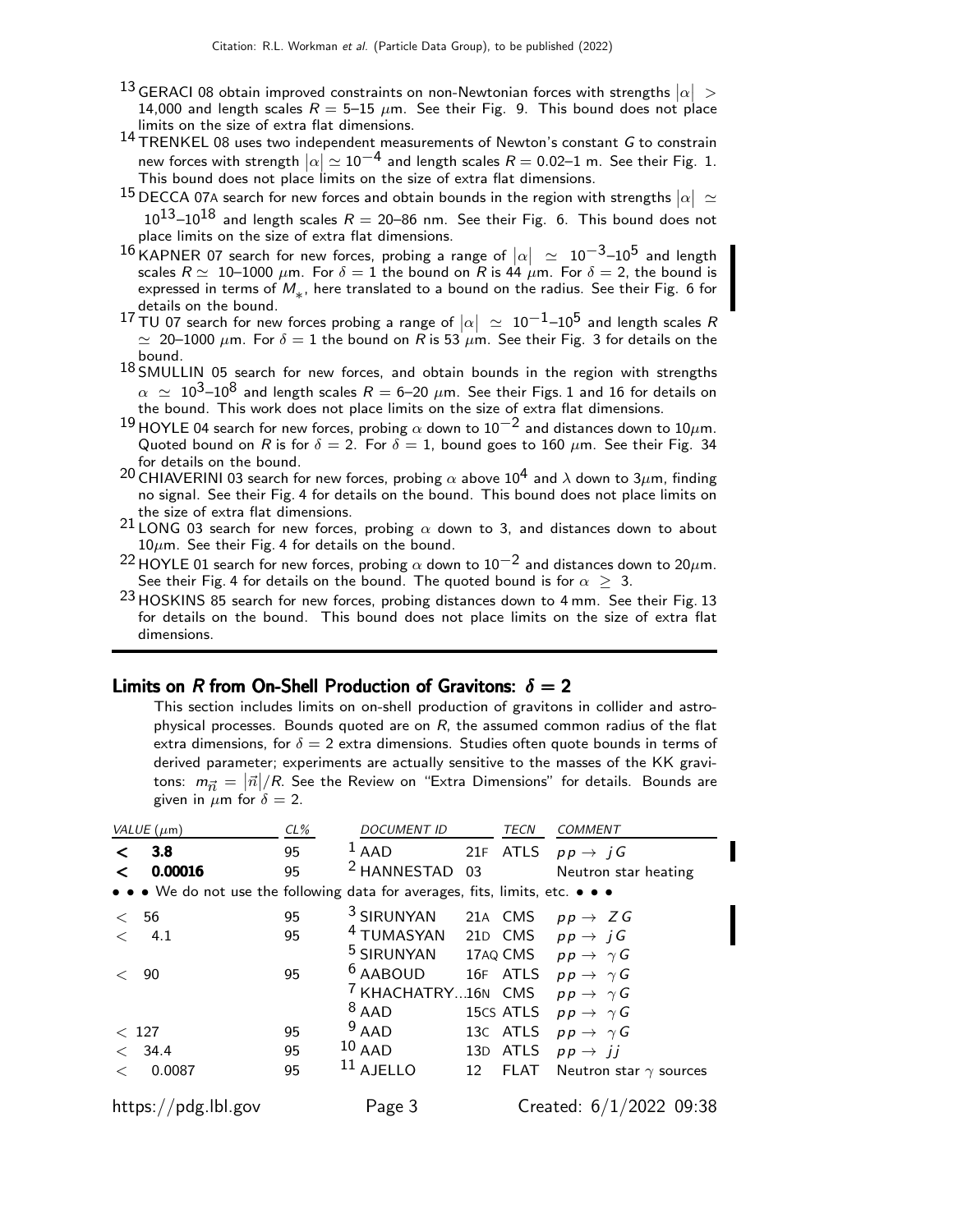|         | < 245    | 95 | 12 AALTONEN                   |                 | 08AC CDF       | $p\overline{p} \rightarrow \gamma G, jG$ |
|---------|----------|----|-------------------------------|-----------------|----------------|------------------------------------------|
|         | $<\,615$ | 95 | 13 ABAZOV                     | 08S             | D <sub>0</sub> | $p\overline{p} \rightarrow \gamma G$     |
| $\lt$   | 0.916    | 95 | $14$ DAS                      | 08              |                | Supernova cooling                        |
|         | $<$ 350  | 95 | <sup>15</sup> ABULENCIA, A 06 |                 | <b>CDF</b>     | $p\overline{p} \rightarrow jG$           |
| < 270   |          | 95 | 16 ABDALLAH                   | 05 <sub>B</sub> | <b>DLPH</b>    | $e^+e^- \rightarrow \gamma G$            |
| < 210   |          | 95 | 17 ACHARD                     | 04E             | L <sub>3</sub> | $e^+e^- \rightarrow \gamma G$            |
|         | < 480    | 95 | 18 ACOSTA                     | 04 <sub>C</sub> | <b>CDF</b>     | $\overline{p}p \rightarrow jG$           |
| $\lt$   | 0.00038  | 95 | $19$ CASSE                    | 04              |                | Neutron star $\gamma$ sources            |
| < 610   |          | 95 | 20 ABAZOV                     | 03              | D <sub>0</sub> | $\overline{p}p \rightarrow iG$           |
| $\lt$   | 0.96     | 95 | <sup>21</sup> HANNESTAD       | 03              |                | Supernova cooling                        |
| $\lt$   | 0.096    | 95 | <sup>22</sup> HANNESTAD       | 03              |                | Diffuse $\gamma$ background              |
| $\,<\,$ | 0.051    | 95 | <sup>23</sup> HANNESTAD       | 03              |                | Neutron star $\gamma$ sources            |
| $<$ 300 |          | 95 | <sup>24</sup> HEISTER         |                 | 03C ALEP       | $e^+e^- \rightarrow \gamma G$            |
|         |          |    | <sup>25</sup> FAIRBAIRN       | 01              |                | Cosmology                                |
| $\,<\,$ | 0.66     | 95 | <sup>26</sup> HANHART         | 01              |                | Supernova cooling                        |
|         |          |    | <sup>27</sup> CASSISI         | 00              |                | Red giants                               |
|         | $<$ 1300 | 95 | <sup>28</sup> ACCIARRI        | 99s             | L3             | $e^+e^- \rightarrow ZG$                  |

1 AAD 21F search for  $p \, p \to j \, G$ , using 139 fb<sup>-1</sup> of data at  $\sqrt{s} = 13$  TeV to place lower limits on  $M_{\text{D}}$  for two to six extra dimensions (see their Table X), from which this bound on  $R$  is derived. This limit supersedes that in AABOUD 181.

<sup>2</sup> HANNESTAD 03 obtain a limit on  $R$  from the heating of old neutron stars by the surrounding cloud of trapped KK gravitons. Limits for all  $\delta$  < 7 are given in their Tables V and VI. These limits supersede those in HANNESTAD 02.

- <sup>3</sup> SIRUNYAN 21A search for  $pp \rightarrow Z G$ , using 137 fb<sup>-1</sup> of data at  $\sqrt{s} = 13$  TeV to place lower limits on  $M_D$  for two to seven extra dimensions (see their Figure 12), from which<br>this bound on R is derived. These limits supersede those obtained in SIRUNYAN 18BV.
- $^4$ TUMASYAN 21D search for  $p \, p \, \rightarrow \, j \, G$ , using 137 fb $^{-1}$  of data at  $\sqrt{s} = 13$  TeV to place lower limits on  $M_D$  for two to seven extra dimensions (see their Table 3), from which this bound on  $R$  is derived. This limit supersedes that in SIRUNYAN 185.

<sup>5</sup> SIRUNYAN 17AQ search for  $pp \rightarrow \gamma G$ , using 12.9 fb<sup>-1</sup> of data at  $\sqrt{s} = 13$  TeV to place limits on  $M_D$  for three to six extra dimensions (see their Table 3).

 $^6$ AABOUD 16F search for  $p \, p \, \rightarrow \, \ \gamma \, G$ , using 3.2 fb $^{-1}$  of data at  $\sqrt{s} = 13$  TeV to place limits on  $M_D$  for two to six extra dimensions (see their Figure 9), from which this bound on  $R$  is derived.

<sup>7</sup> KHACHATRYAN 16N search for  $pp \rightarrow \gamma G$ , using 19.6 fb<sup>-1</sup> of data at  $\sqrt{s} = 8$  TeV to place limits on  $M_D$  for three to six extra dimensions (see their Table 5).

 $^8$ AAD 15CS search for  $p \, p \to \, \gamma \, G$ , using 20.3 fb $^{-1}$  of data at  $\sqrt{s} =$  8 TeV to place lower limits on  $M_D$  for two to six extra dimensions (see their Fig. 18).

 $^9$  AAD 13C search for  $p \, p \to \ \gamma \, G$ , using 4.6 fb $^{-1}$  of data at  $\sqrt{s}=$  7 TeV to place bounds on  $M_D$  for two to six extra dimensions, from which this bound on  $R$  is derived.

- $^{10}$  AAD 13D search for the dijet decay of quantum black holes in 4.8 fb $^{\rm -1}$  of data produced in p p collisions at  $\sqrt{s} = 7$  TeV to place bounds on  $M_D$  for two to seven extra dimensions, from which these bounds on R are derived. Limits on  $M_{\overline{D}}$  for all  $\delta \leq 7$  are given in their Table 3.
- 11 AJELLO 12 obtain a limit on R from the gamma-ray emission of point  $\gamma$  sources that arise from the photon decay of KK gravitons which are gravitationally bound around neutron stars. Limits for all  $\delta \leq 7$  are given in their Table 7.
- 12 AALTONEN 08AC search for  $p\overline{p} \rightarrow \gamma \overline{G}$  and  $p\overline{p} \rightarrow j\overline{G}$  at  $\sqrt{s} = 1.96$  TeV with 2.0  ${\rm fb^{-1}}$  and 1.1 fb $^{-1}$  respectively, in order to place bounds on the fundamental scale and size of the extra dimensions. See their Table III for limits on all  $\delta \leq 6$ .
- $^{13}$ ABAZOV 08s search for  $p\overline{p}\rightarrow\;\gamma\, G$ , using  $1\;\text{fb}^{-1}$  of data at  $\sqrt{s}=1.96$  TeV to place bounds on  $M_D$  for two to eight extra dimensions, from which these bounds on R are derived. See their paper for intermediate values of  $\delta$ .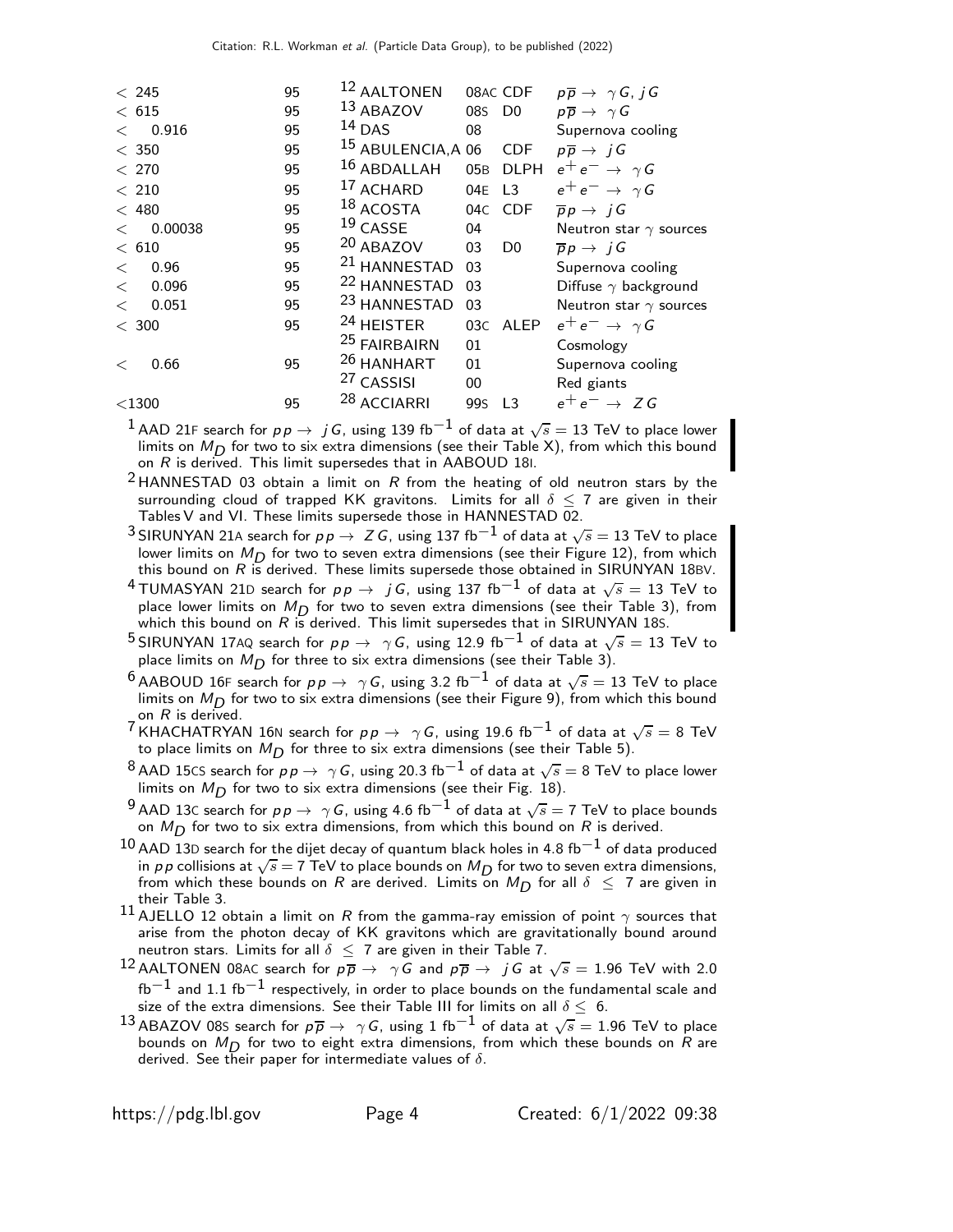- $14$  DAS 08 obtain a limit on R from Kaluza-Klein graviton cooling of SN1987A due to plasmon-plasmon annihilation.
- $^{15}$  ABULENCIA,A 06 search for  $p\overline{p}\rightarrow j\overline{G}$  using 368 pb $^{-1}$  of data at  $\sqrt{s}=$  1.96 TeV. See their Table II for bounds for all  $\delta \leq 6$ .
- 16 ABDALLAH 05B search for  $e^+e^- \rightarrow \gamma G$  at  $\sqrt{s} = 180-209$  GeV to place bounds on the size of extra dimensions and the fundamental scale. Limits for all  $\delta \leq 6$  are given in their Table 6. These limits supersede those in ABREU 00Z.
- <sup>17</sup> ACHARD 04E search for  $e^+e^- \rightarrow \gamma G$  at  $\sqrt{s} = 189-209$  GeV to place bounds on the size of extra dimensions and the fundamental scale. See their Table 8 for limits with  $\delta \leq 8$ . These limits supersede those in ACCIARRI 99R.
- $^{18}$  ACOSTA 04C search for  $\overline{p}p \rightarrow jG$  at  $\sqrt{s} = 1.8$  TeV to place bounds on the size of extra dimensions and the fundamental scale. See their paper for bounds on  $\delta=$  4, 6.
- $^{19}$  CASSE 04 obtain a limit on R from the gamma-ray emission of point  $\gamma$  sources that arises from the photon decay of gravitons around newly born neutron stars, applying the technique of HANNESTAD 03 to neutron stars in the galactic bulge. Limits for all  $\delta$  < 7 are given in their Table I.
- $^{20}$  ABAZOV 03 search for  $p\overline{p}\rightarrow\ j G$  at  $\sqrt{s}{=}1.8$  TeV to place bounds on  $M_{\small{D}}$  for 2 to 7 extra dimensions, from which these bounds on  $R$  are derived. See their paper for bounds on intermediate values of  $\delta$ . We quote results without the approximate NLO scaling introduced in the paper.
- $^{21}$  HANNESTAD 03 obtain a limit on R from graviton cooling of supernova SN1987a. Limits for all  $\delta$  < 7 are given in their Tables V and VI.
- $22$  HANNESTAD 03 obtain a limit on R from gravitons emitted in supernovae and which subsequently decay, contaminating the diffuse cosmic  $\gamma$  background. Limits for all  $\delta \leq 7$ are given in their Tables V and VI. These limits supersede those in HANNESTAD 02.
- $23$  HANNESTAD 03 obtain a limit on R from gravitons emitted in two recent supernovae and which subsequently decay, creating point  $\gamma$  sources. Limits for all  $\delta \leq 7$  are given in their Tables V and VI. These limits are corrected in the published erratum.
- <sup>24</sup> HEISTER 03C use the process  $e^+e^- \rightarrow \gamma G$  at  $\sqrt{s} = 189-209$  GeV to place bounds on the size of extra dimensions and the scale of gravity. See their Table 4 for limits with  $\delta \leq 6$  for derived limits on  $M_{\mathsf{D}}$ .
- <sup>25</sup> FAIRBAIRN 01 obtains bounds on R from over production of KK gravitons in the early universe. Bounds are quoted in paper in terms of fundamental scale of gravity. Bounds depend strongly on temperature of QCD phase transition and range from  $R < 0.13 \mu m$ to 0.001  $\mu$ m for  $\delta$ =2; bounds for  $\delta$ =3,4 can be derived from Table 1 in the paper.
- $^{26}$  HANHART 01 obtain bounds on R from limits on graviton cooling of supernova SN 1987a using numerical simulations of proto-neutron star neutrino emission.
- <sup>27</sup> CASSISI 00 obtain rough bounds on  $M_D$  (and thus R) from red giant cooling for  $\delta = 2,3$ . See their paper for details.
- <sup>28</sup> ACCIARRI 99s search for  $e^+e^- \rightarrow Z G$  at  $\sqrt{s}=189$  GeV. Limits on the gravity scale are found in their Table 2, for  $\delta \leq 4$ .

#### Mass Limits on  $M_{TT}$

This section includes limits on the cut-off mass scale,  $M_{TT}$ , of dimension-8 operators from KK graviton exchange in models of large extra dimensions. Ambiguities in the UV-divergent summation are absorbed into the parameter  $\lambda$ , which is taken to be  $\lambda =$  $\pm 1$  in the following analyses. Bounds for  $\lambda = -1$  are shown in parenthesis after the bound for  $\lambda = +1$ , if appropriate. Different papers use slightly different definitions of the mass scale. The definition used here is related to another popular convention by  $\mathcal{M}_{TT}^{\!4}=(2/\pi)\ \Lambda_{T}^{\!4},$  as discussed in the above Review on "Extra Dimensions."

| VALUE (TeV)         |              | $CL\%$ | <b>DOCUMENT ID</b>          | TECN | COMMENT                                                                   |
|---------------------|--------------|--------|-----------------------------|------|---------------------------------------------------------------------------|
| > 9.02<br>>20.6     | $(>15.7)$ 95 | 95     | $1$ SIRUNYAN<br>$2$ GIUDICE |      | 18DD CMS $pp \rightarrow$ dijet, ang. distrib.<br>03 RVUE Dim-6 operators |
| https://pdg.lbl.gov |              |        | Page 5                      |      | Created: 6/1/2022 09:38                                                   |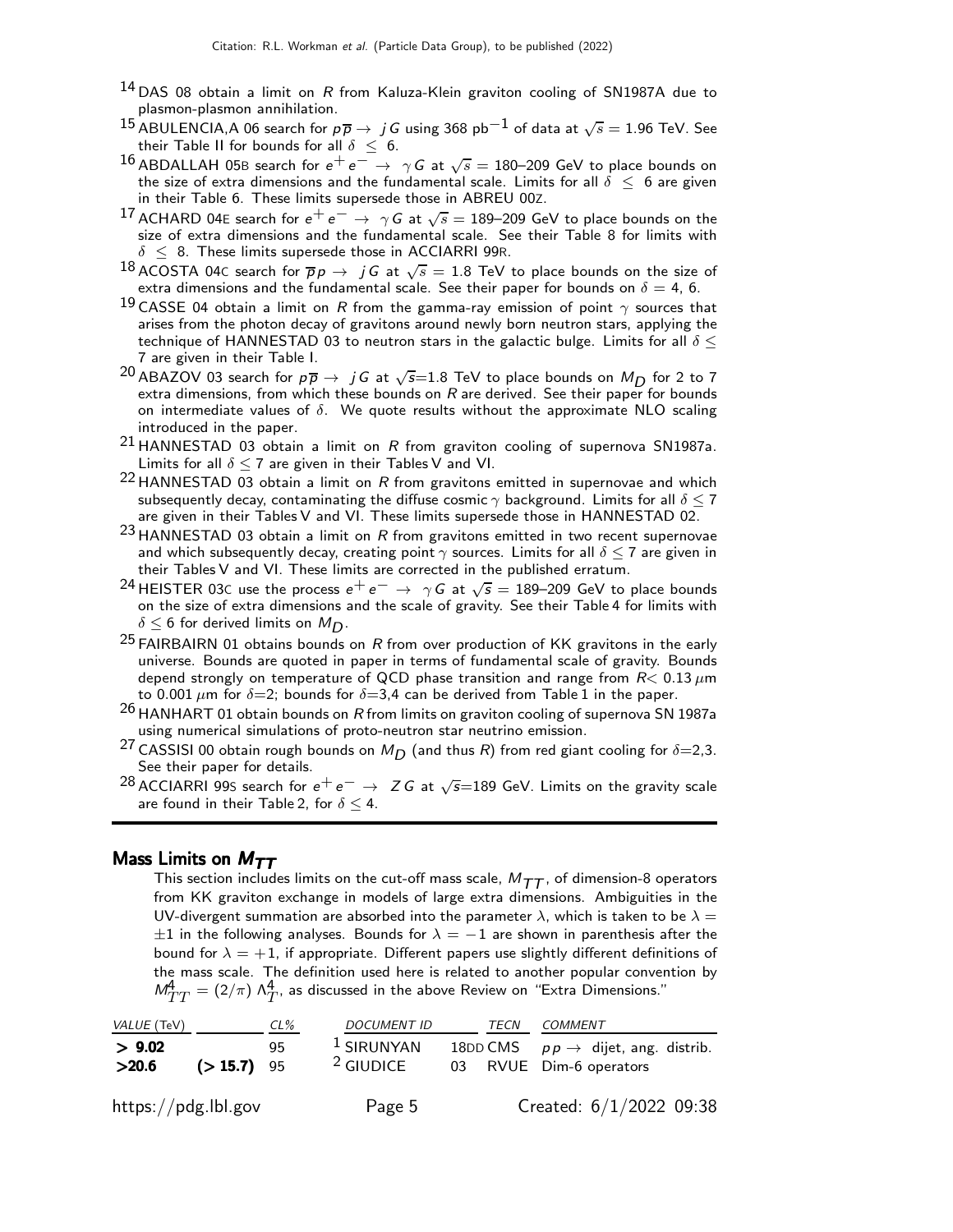• • • We do not use the following data for averages, fits, limits, etc. • • •

| > 6.7<br>> 6.9<br>> 7.0<br>> 6.5<br>> 3.8<br>> 3.2 | (>5.6)          | 95<br>95<br>95<br>95<br>95<br>95 | <sup>3</sup> SIRUNYAN<br><sup>4</sup> SIRUNYAN<br><sup>5</sup> SIRUNYAN<br><sup>6</sup> AABOUD<br><sup>7</sup> AAD<br>$8$ AAD<br>$9$ BAAK | 12              | 21N CMS<br>19AC CMS<br>18DU CMS<br>17AP ATLS<br>14BE ATLS<br>13E ATLS<br><b>RVUE</b> | $pp \to e^+e^-, \mu^+\mu^-$<br>$pp \rightarrow e^+e^-, \mu^+\mu^-, \gamma\gamma$<br>$pp \rightarrow \gamma \gamma$<br>$pp \rightarrow \gamma \gamma$<br>$pp \rightarrow e^+e^-$ , $\mu^+\mu^-$<br>$pp \rightarrow e^+e^-, \mu^+\mu^-, \gamma\gamma$<br>Electroweak |
|----------------------------------------------------|-----------------|----------------------------------|-------------------------------------------------------------------------------------------------------------------------------------------|-----------------|--------------------------------------------------------------------------------------|--------------------------------------------------------------------------------------------------------------------------------------------------------------------------------------------------------------------------------------------------------------------|
| > 0.90                                             | (>0.92)         | 95                               | $10$ AARON                                                                                                                                | 11c H1          |                                                                                      | $e^{\pm} p \rightarrow e^{\pm} X$                                                                                                                                                                                                                                  |
| > 1.48                                             |                 | 95                               | $11$ ABAZOV                                                                                                                               | 09AE DO         |                                                                                      | $p\overline{p} \rightarrow$ dijet, ang. distrib.                                                                                                                                                                                                                   |
| >1.45                                              |                 | 95                               | 12 ABAZOV                                                                                                                                 | 09D D0          |                                                                                      | $p\overline{p} \rightarrow e^+e^-, \gamma\gamma$                                                                                                                                                                                                                   |
| $>1.1$                                             | (>1.0)          | 95                               | $13$ SCHAEL                                                                                                                               |                 | 07A ALEP                                                                             | $e^+e^- \rightarrow e^+e^-$                                                                                                                                                                                                                                        |
| > 0.898                                            | $( > 0.998)$ 95 |                                  | 14 ABDALLAH                                                                                                                               | 06 <sub>C</sub> | <b>DLPH</b>                                                                          | $e^+e^- \rightarrow \ell^+\ell^-$                                                                                                                                                                                                                                  |
| > 0.853                                            | $( > 0.939)$ 95 |                                  | 15 GERDES                                                                                                                                 | 06              |                                                                                      | $p\overline{p} \rightarrow e^+e^-$ , $\gamma\gamma$                                                                                                                                                                                                                |
| > 0.96                                             | (> 0.93)        | 95                               | 16 ABAZOV                                                                                                                                 | 05 <sub>V</sub> | D <sub>0</sub>                                                                       | $p\overline{p} \rightarrow \mu^+ \mu^-$                                                                                                                                                                                                                            |
| > 0.78                                             | (> 0.79)        | 95                               | 17 CHEKANOV                                                                                                                               | 04 <sub>B</sub> | <b>ZEUS</b>                                                                          | $e^{\pm} p \rightarrow e^{\pm} X$                                                                                                                                                                                                                                  |
| > 0.805                                            | $( > 0.956)$ 95 |                                  | 18 ABBIENDI                                                                                                                               | 03D             | OPAL                                                                                 | $e^+e^- \rightarrow \gamma \gamma$                                                                                                                                                                                                                                 |
| > 0.7                                              | (> 0.7)         | 95                               | 19 ACHARD                                                                                                                                 | 03D             | L3                                                                                   | $e^+e^- \rightarrow ZZ$                                                                                                                                                                                                                                            |
| > 0.82                                             | (> 0.78)        | 95                               | 20 ADLOFF                                                                                                                                 | 03              | H1                                                                                   | $e^{\pm} p \rightarrow e^{\pm} X$                                                                                                                                                                                                                                  |
| > 1.28                                             | (>1.25)         | 95                               | $21$ GIUDICE                                                                                                                              | 03              | <b>RVUE</b>                                                                          |                                                                                                                                                                                                                                                                    |
| > 0.80                                             | (> 0.85)        | 95                               | <sup>22</sup> HEISTER                                                                                                                     | 03C             | <b>ALEP</b>                                                                          | $e^+e^- \rightarrow \gamma\gamma$                                                                                                                                                                                                                                  |
| > 0.84                                             | (>0.99)         | 95                               | <sup>23</sup> ACHARD                                                                                                                      | 02D             | L3                                                                                   | $e^+e^- \rightarrow \gamma\gamma$                                                                                                                                                                                                                                  |
| > 1.2                                              | (>1.1)          | 95                               | <sup>24</sup> ABBOTT                                                                                                                      | 01              | D <sub>0</sub>                                                                       | $p\overline{p} \rightarrow e^+e^-, \gamma\gamma$                                                                                                                                                                                                                   |
| $>0.60$                                            | (> 0.63)        | 95                               | <sup>25</sup> ABBIENDI                                                                                                                    | 00R             | OPAL                                                                                 | $e^+e^- \rightarrow \mu^+\mu^-$                                                                                                                                                                                                                                    |
| > 0.63                                             | (> 0.50)        | 95                               | <sup>25</sup> ABBIENDI                                                                                                                    | 00 <sub>R</sub> | OPAL                                                                                 | $e^+e^- \rightarrow \tau^+\tau^-$                                                                                                                                                                                                                                  |
| > 0.68                                             | (> 0.61)        | 95                               | <sup>25</sup> ABBIENDI                                                                                                                    | 00R             | OPAL                                                                                 | $e^+e^- \rightarrow \mu^+\mu^-, \tau^+\tau^-$                                                                                                                                                                                                                      |
|                                                    |                 |                                  | 26 ABREU                                                                                                                                  | 00A             | <b>DLPH</b>                                                                          | $e^+e^- \rightarrow \gamma\gamma$                                                                                                                                                                                                                                  |
| > 0.680                                            | $( > 0.542)$ 95 |                                  | 27 ABREU                                                                                                                                  | 00s             | <b>DLPH</b>                                                                          | $e^+e^- \rightarrow \mu^+\mu^-, \tau^+\tau^-$                                                                                                                                                                                                                      |
| $>15 - 28$                                         |                 | 99.7                             | 28 CHANG                                                                                                                                  | 00B             | <b>RVUE</b>                                                                          | Electroweak                                                                                                                                                                                                                                                        |
| > 0.98                                             |                 | 95                               | 29 CHEUNG                                                                                                                                 | $00\,$          | <b>RVUE</b>                                                                          | $e^+e^- \rightarrow \gamma\gamma$                                                                                                                                                                                                                                  |
| $> 0.29 - 0.38$                                    |                 | 95                               | 30 GRAESSER                                                                                                                               | $00\,$          | <b>RVUE</b>                                                                          | $(g-2)_{\mu}$                                                                                                                                                                                                                                                      |
| $> 0.50 - 1.1$                                     |                 | 95                               | $31$ HAN                                                                                                                                  | $00\,$          | <b>RVUE</b>                                                                          | Electroweak                                                                                                                                                                                                                                                        |
| $>~2.0$                                            | (> 2.0)         | 95                               | 32 MATHEWS                                                                                                                                | $00\,$          | <b>RVUE</b>                                                                          | $\overline{p}p \rightarrow jj$                                                                                                                                                                                                                                     |
| $>1.0$                                             | (>1.1)          | 95                               | $33$ MELE                                                                                                                                 | $00\,$          | <b>RVUE</b>                                                                          | $e^+e^- \rightarrow VV$                                                                                                                                                                                                                                            |
|                                                    |                 |                                  | 34 ABBIENDI                                                                                                                               | 99 <sub>P</sub> | OPAL                                                                                 |                                                                                                                                                                                                                                                                    |
|                                                    |                 |                                  | 35 ACCIARRI<br>36 ACCIARRI                                                                                                                | 99 <sub>M</sub> | L3                                                                                   |                                                                                                                                                                                                                                                                    |
|                                                    |                 |                                  |                                                                                                                                           | 99s             | L <sub>3</sub>                                                                       | $e^+e^- \rightarrow e^+e^-$                                                                                                                                                                                                                                        |
| > 1.412                                            | $(>1.077)$ 95   |                                  | 37 BOURILKOV                                                                                                                              | 99              |                                                                                      |                                                                                                                                                                                                                                                                    |

 $^1$ SIRUNYAN 18DD use dijet angular distributions in 35.9 fb $^{-1}$  of data from  $\rho \rho$  collisions at  $\sqrt{s} = 13$  TeV to place a lower bound on  $\Lambda_T$ , here converted to  $M_{TT}$ . This updates

the results of SIRUNYAN 17F.<br><sup>2</sup> GIUDICE 03 place bounds on Λ<sub>6</sub>, the coefficient of the gravitationally-induced dimension-6 operator  $(2\pi\lambda/\Lambda_{\widehat{6}}^2)(\sum \overline{f}\gamma_\mu\gamma^5f)(\sum \overline{f}\gamma^\mu\gamma^5f)$ , using data from a variety of experiments. Results are quoted for  $\lambda = \pm 1$  and are independent of  $\delta$ .

 $^3$ SIRUNYAN 21N use 137 (140) fb $^{-1}$  of data from  $\rho \, \rho$  collisions at  $\sqrt{s} =$  13 TeV in the dielectron (dimuon) channels to place a lower limit on  $\Lambda_T$ , here converted to  $M_{TT}$ .<br>Bounds on individual channels can be found in their Table 7.<br><sup>4</sup> SIRUNYAN 19AC use 35.9 (36.3) fb<sup>-1</sup> of data from *pp* collisions at

the dielectron (dimuon) channels to place a lower limit on  $\Lambda_T$ , here converted to  $M_{TT}$ . The dielectron and dimuon channels are combined with previous results in the diphoton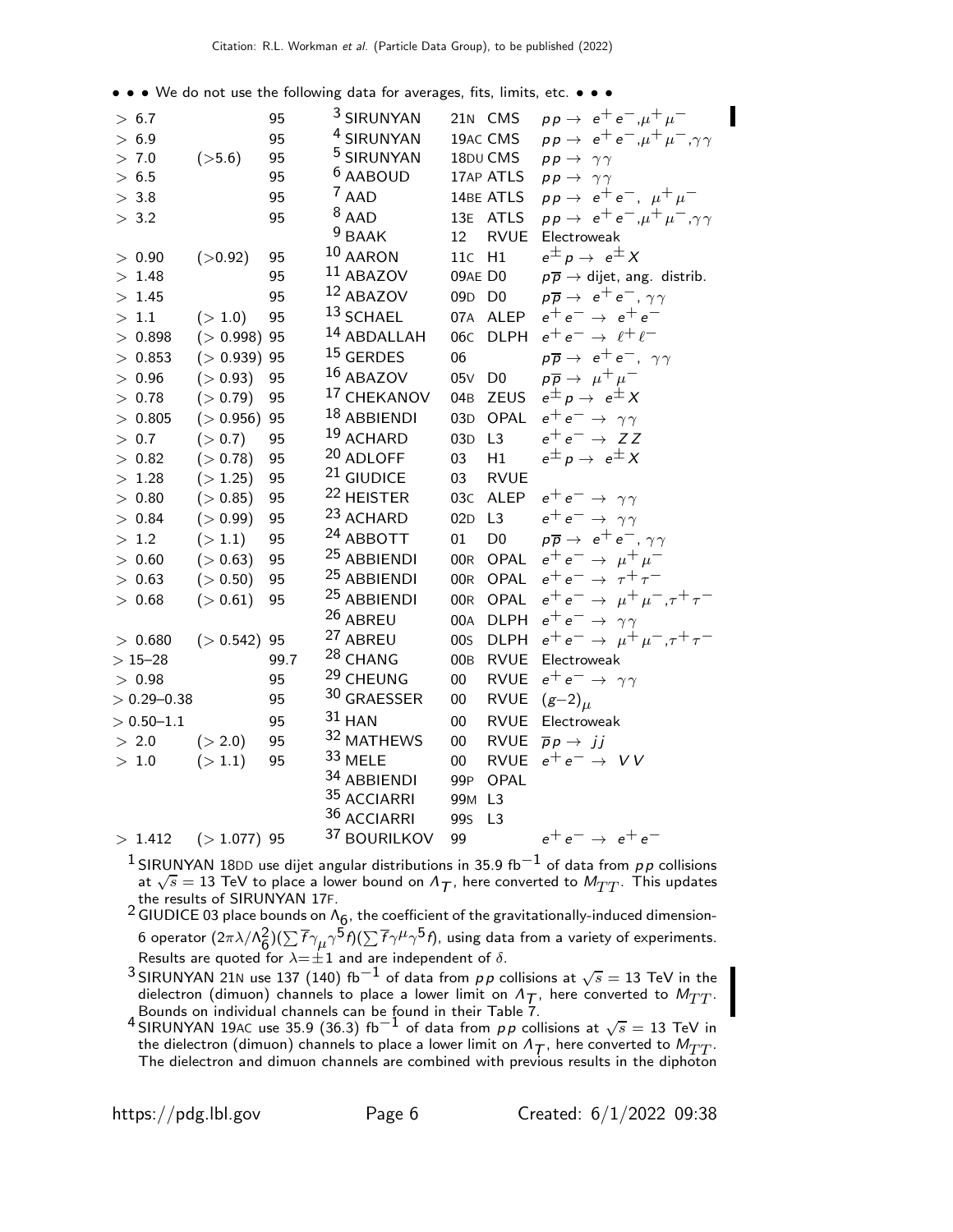channel to set the best limit. Bounds on individual channels and different priors can be found in their Table 2. This updates the results in KHACHATRYAN 15AE.

- $^5$ SIRUNYAN 18<code>DU</code> use 35.9 fb $^{-1}$  of data from  $\rho\, \rho$  collisions at  $\sqrt{s} =$  13 TeV to place lower limits on  $M_{TT}$  (equivalent to their  $M_{\cal S}$ ). This updates the results of CHATRCHYAN 12R.
- $^6$  AABOUD 17AP use 36.7 fb<sup>-1</sup> of data from pp collisions at  $\sqrt{s} = 13$  TeV to place lower limits on  $M_{TT}$  (equivalent to their  $M_{\mathcal{S}}$ ). This updates the results of AAD 13AS.
- $^7$  AAD 14BE use 20 fb $^{-1}$  of data from  $\rho\, \rho$  collisions at  $\sqrt{s}=$  8 TeV in the dilepton channel to place lower limits on  $M_{TT}$  (equivalent to their  $M_{\cal S}$ ).
- 8 AAD 13E use 4.9 and 5.0 fb<sup>-1</sup> of data from pp collisions at  $\sqrt{s} = 7$  TeV in the dielectron and dimuon channels, respectively, to place lower limits on  $M_{TT}$  (equivalent to their  $M_S$ ). The dielectron and dimuon channels are combined with previous results in the diphoton channel to set the best limit. Bounds on individual channels and different priors can be found in their Table VIII.
- $^9$ BAAK 12 use electroweak precision observables to place bounds on the ratio  $A_{\mathcal{T}}/M_{\mathcal{D}}$ as a function of  $M_{\textstyle \rm D}$ . See their Fig. 22 for constraints with a Higgs mass of 120 GeV.
- $^{10}$  AARON 11C search for deviations in the differential cross section of  $e^{\pm}$   $p$   $\rightarrow$   $\;e^{\pm}$  X in 446 pb $^{-1}$  of data taken at  $\sqrt{s}=$  301 and 319 GeV to place a bound on  $M_{TT}.$
- $^{11}$  ABAZOV 09AE use dijet angular distributions in 0.7 fb $^{-1}$  of data from  $\rho\overline{\rho}$  collisions at  $\sqrt{s} = 1.96$  TeV to place lower bounds on  $\Lambda_T$  (equivalent to their  $M_S$ ), here converted to  $M_{TT}$ .
- $^{12}$  ABAZOV 09D use 1.05 fb $^{-1}$  of data from  $p\overline{p}$  collisions at  $\sqrt{s} = 1.96$  TeV to place lower bounds on  $\Lambda_{\mathcal{T}}$  (equivalent to their  $\mathcal{M}_{\mathcal{S}}$ ), here converted to  $\mathcal{M}_{TT}.$
- 13 SCHAEL 07A use  $e^+e^-$  collisions at  $\sqrt{s} = 189-209$  GeV to place lower limits on  $\Lambda_T$ , here converted to limits on  $M_{TT}$ .
- <sup>14</sup> ABDALLAH 06C use  $e^+e^-$  collisions at  $\sqrt{s} \sim 130-207$  GeV to place lower limits on  $M_{TT}$ , which is equivalent to their definition of  $M_s$ . Bound shown includes all possible final state leptons,  $\ell = e, \mu, \tau$ . Bounds on individual leptonic final states can be found in their Table 31.
- <sup>15</sup> GERDES 06 use 100 to 110 pb<sup>-1</sup> of data from  $p\overline{p}$  collisions at  $\sqrt{s} = 1.8$  TeV, as recorded by the CDF Collaboration during Run I of the Tevatron. Bound shown includes a K-factor of 1.3. Bounds on individual  $e^+e^-$  and  $\gamma\gamma$  final states are found in their Table I.
- 16 ABAZOV 05V use 246 pb<sup>-1</sup> of data from  $p\overline{p}$  collisions at  $\sqrt{s} = 1.96$  TeV to search for deviations in the differential cross section to  $\mu^+ \mu^-$  from graviton exchange.
- $^{17}$  CHEKANOV 04B search for deviations in the differential cross section of  $e^{\pm}$   $p\rightarrow\ e^{\pm}$   $X$ with 130  $pb^{-1}$  of combined data and  $Q^2$  values up to 40,000 GeV<sup>2</sup> to place a bound on  $M_{TT}$ .
- 18 ABBIENDI 03D use  $e^+e^-$  collisions at  $\sqrt{s}=181-209$  GeV to place bounds on the ultraviolet scale  $M_{\mathcal{T}\mathcal{T}}$ , which is equivalent to their definition of  $M_{\mathsf{S}}^{}$ .
- 19 ACHARD 03D look for deviations in the cross section for  $e^+e^- \rightarrow ZZ$  from  $\sqrt{s} =$ 200–209 GeV to place a bound on  $M_{TT}$ .
- <sup>20</sup> ADLOFF 03 search for deviations in the differential cross section of  $e^{\pm}p \rightarrow e^{\pm}X$  at  $\sqrt{s}$ =301 and 319 GeV to place bounds on  $M_{TT}$ .
- 21 GIUDICE 03 review existing experimental bounds on  $M_{TT}$  and derive a combined limit.
- $^{22}$ HEISTER 03C use  $e^+ \, e^-$  collisions at  $\sqrt{s}$ = 189–209 GeV to place bounds on the scale of dim-8 gravitational interactions. Their  $M_S^\pm$  is equivalent to our  $M_{\cal TT}$  with  $\lambda{=\pm}$  1.
- <sup>23</sup> ACHARD 02 search for s-channel graviton exchange effects in  $e^+e^- \rightarrow \gamma \gamma$  at  $E_{cm} =$ 192–209 GeV.
- <sup>24</sup> ABBOTT 01 search for variations in differential cross sections to  $e^+e^-$  and  $\gamma\gamma$  final 25 states at the Tevatron.<br>25 ABBIENDI 00R uses e<sup>+</sup> e<sup>−</sup> collisions at √s= 189 GeV.
- 
- <sup>26</sup> ABREU 00A search for s-channel graviton exchange effects in  $e^+ \, e^- \to \, \gamma \gamma$  at  $E_{cm}$   $=$ 189–202 GeV.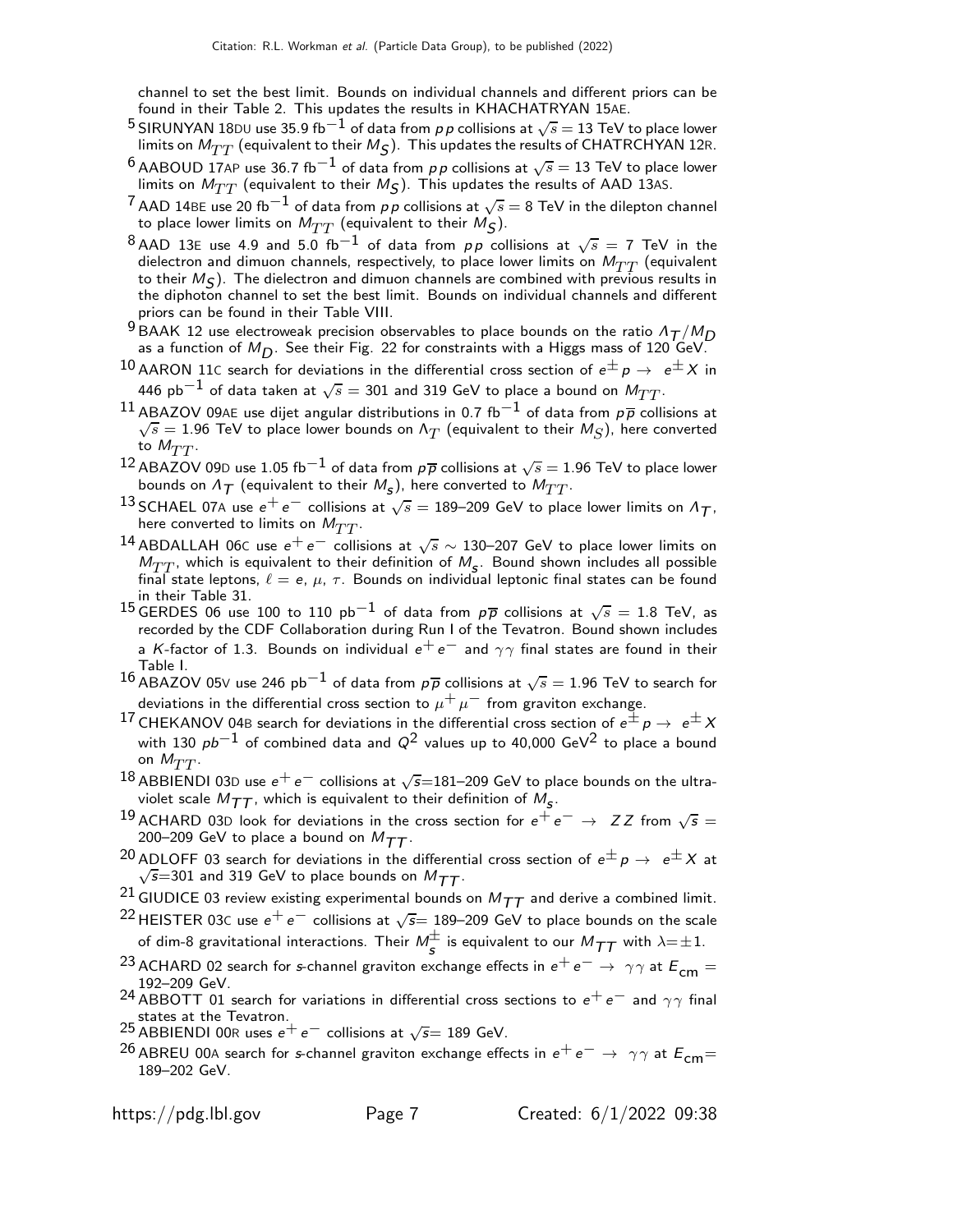- $^{27}$  ABREU 00S uses  $e^+ \, e^-$  collisions at  $\sqrt{s} {=} 183$  and 189 GeV. Bounds on  $\mu$  and  $\tau$  individual final states given in paper.
- <sup>28</sup> CHANG 00B derive 3 $\sigma$  limit on  $M_{TT}$  of (28,19,15) TeV for  $\delta = (2,4,6)$  respectively assuming the presence of a torsional coupling in the gravitational action. Highly model dependent.
- <sup>29</sup> CHEUNG 00 obtains limits from anomalous diphoton production at OPAL due to graviton exchange. Original limit for  $\delta=4$ . However, unknown UV theory renders  $\delta$  dependence unreliable. Original paper works in HLZ convention.
- $30$  GRAESSER 00 obtains a bound from graviton contributions to  $g-2$  of the muon through loops of 0.29 TeV for  $\delta{=}2$  and 0.38 TeV for  $\delta{=}4,6$ . Limits scale as  $\lambda^{1/2}$ . However calculational scheme not well-defined without specification of high-scale theory. See the "Extra Dimensions Review."
- 31 HAN 00 calculates corrections to gauge boson self-energies from KK graviton loops and constrain them using S and T. Bounds on  $M_{TT}$  range from 0.5 TeV ( $\delta$ =6) to 1.1 TeV  $(\delta{=}2)$ ; see text. Limits have strong dependence,  $\lambda^{\delta{+}2}$ , on unknown  $\lambda$  coefficient.
- 32 MATHEWS 00 search for evidence of graviton exchange in CDF and DØ dijet production data. See their Table 2 for slightly stronger  $\delta$ -dependent bounds. Limits expressed in terms of  $\widetilde{M}_{\mathcal{S}}^{4} = M_{\mathcal{TT}}^{4}/8.$
- $^{33}$  MELE 00 obtains bound from KK graviton contributions to  $e^+ \, e^- \rightarrow \; V \, V \, (V = \gamma, W, Z)$ at LEP. Authors use Hewett conventions.
- 34 ABBIENDI 99P search for s-channel graviton exchange effects in  $e^+e^- \rightarrow \gamma \gamma$  at  $E_{\text{cm}}$ =189 GeV. The limits  $G_{+}$  > 660 GeV and  $G_{-}$  > 634 GeV are obtained from<br>combined  $E_{-}$  =183 and 180 GeV data where G, is a scale related to the fundamental combined  $E_{cm}$ =183 and 189 GeV data, where  $G_+$  is a scale related to the fundamental gravity scale.
- 35 ACCIARRI 99M search for the reaction  $e^+e^- \rightarrow \gamma G$  and s-channel graviton exchange effects in  $e^+e^-\to \gamma\gamma$ ,  $W^+$   $W^-$ ,  $ZZ$ ,  $e^+e^-, \mu^+\mu^-, \tau^+\tau^-,$   $q\overline{q}$  at  $E_{\mathsf{cm}}{=}183$  GeV.<br>Limits on the gravity scale are listed in their Tables 1 and 2.
- <sup>36</sup> ACCIARRI 99S search for the reaction  $e^+e^-$  →  $Z$  G and s-channel graviton exchange effects in  $e^+e^- \rightarrow \gamma \gamma$ ,  $W^+W^-$ ,  $ZZ$ ,  $e^+e^-$ ,  $\mu^+\mu^-$ ,  $\tau^+\tau^-$ ,  $q\overline{q}$  at  $E_{cm}$ =189 GeV. Limits on the gravity scale are listed in their Tables 1 and 2.
- 37 BOURILKOV 99 performs global analysis of LEP data on  $e^+e^-$  collisions at  $\sqrt{s}$ =183 and 189 GeV. Bound is on  $\Lambda_T$ .

## Limits on  $1/R = M_c$

This section includes limits on  $1/R = M_c$ , the compactification scale in models with one TeV-sized extra dimension, due to exchange of Standard Model KK excitations. Bounds assume fermions are not in the bulk, unless stated otherwise. See the "Extra Dimensions" review for discussion of model dependence.

| VALUE (TeV)                                                                   | $CL\%$ | <b>DOCUMENT ID</b>                                                         |    | <b>TECN</b> | COMMENT                                                                                        |
|-------------------------------------------------------------------------------|--------|----------------------------------------------------------------------------|----|-------------|------------------------------------------------------------------------------------------------|
| >4.16                                                                         | 95     | <sup>1</sup> AAD 12CC ATLS $pp \rightarrow \ell \overline{\ell}$           |    |             |                                                                                                |
| >6.1                                                                          |        | <sup>2</sup> BARBIERI                                                      | 04 |             | RVUE Electroweak                                                                               |
| • • • We do not use the following data for averages, fits, limits, etc. • • • |        |                                                                            |    |             |                                                                                                |
|                                                                               |        | 3 AVNISH 21 RVUE $p p \rightarrow$ multijet                                |    |             |                                                                                                |
|                                                                               |        | <sup>4</sup> AABOUD 18AV ATLS $pp \rightarrow t\bar{t}t\bar{t}$            |    |             |                                                                                                |
|                                                                               |        | <sup>5</sup> AABOUD 18CE ATLS $pp \rightarrow t\bar{t}t\bar{t}$            |    |             |                                                                                                |
| >3.8                                                                          | 95     | <sup>6</sup> ACCOMANDO 15 RVUE Electroweak                                 |    |             |                                                                                                |
| >3.40                                                                         | 95     | <sup>7</sup> KHACHATRY15T CMS $pp \rightarrow \ell X$                      |    |             |                                                                                                |
|                                                                               |        | <sup>8</sup> CHATRCHYAN 13AQ CMS $pp \rightarrow \ell X$                   |    |             |                                                                                                |
| >1.38                                                                         | 95     |                                                                            |    |             | <sup>9</sup> CHATRCHYAN 13w CMS $p p \rightarrow \gamma \gamma$ , $\delta = 6$ , $M_D = 5$ TeV |
| >0.715                                                                        | 95     | <sup>10</sup> EDELHAUSER 13 RVUE $pp \rightarrow \ell \overline{\ell} + X$ |    |             |                                                                                                |
| >1.40                                                                         | 95     | $^{11}$ AAD                                                                |    | 12CP ATLS   | $p p \rightarrow \gamma \gamma$ , $\delta = 6$ , $M_D = 5$ TeV                                 |
| https://pdg.lbl.gov                                                           |        | Page 8                                                                     |    |             | Created: $6/1/2022$ 09:38                                                                      |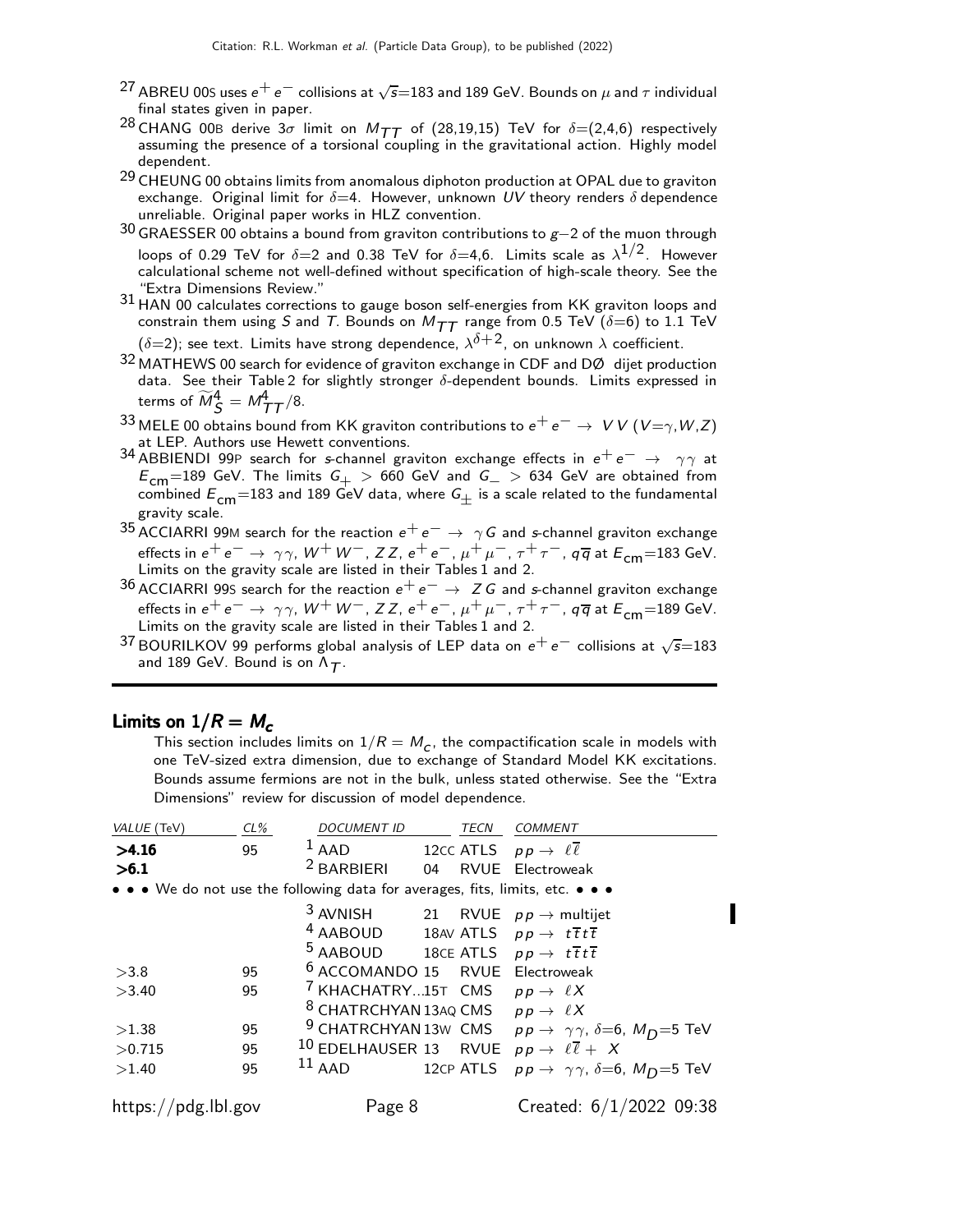| >1.23       | 95 | $12$ AAD                |                    |          | 12x ATLS $pp \rightarrow \gamma \gamma$ , $\delta = 6$ , $M_D = 5$ TeV         |
|-------------|----|-------------------------|--------------------|----------|--------------------------------------------------------------------------------|
| >0.26       | 95 | 13 ABAZOV               | 12M D <sub>0</sub> |          | $p\overline{p} \rightarrow \mu\mu$                                             |
| >0.75       | 95 | $14$ BAAK               | 12                 | RVUE     | Electroweak                                                                    |
|             |    | $15$ FLACKE             | 12 <sup>°</sup>    |          | RVUE Electroweak                                                               |
| >0.43       | 95 | 16 NISHIWAKI            | 12                 |          | RVUE $H \rightarrow W W$ , $\gamma \gamma$                                     |
| >0.729      | 95 | $17$ AAD                |                    | 11F ATLS | $p p \rightarrow \gamma \gamma$ , $\delta = 6$ , $M_D = 5$ TeV                 |
| >0.961      | 95 | $18$ AAD                |                    |          | 11x ATLS $pp \rightarrow \gamma \gamma$ , $\delta = 6$ , $M_D = 5$ TeV         |
| >0.477      | 95 | $19$ ABAZOV             |                    |          | 10P D0 $p\overline{p} \rightarrow \gamma\gamma$ , $\delta = 6$ , $M_D = 5$ TeV |
| >1.59       | 95 | <sup>20</sup> ABAZOV    |                    |          | 09AE D0 $p\overline{p} \rightarrow$ dijet, angular dist.                       |
| >0.6        | 95 | $21$ HAISCH             | 07                 |          | RVUE $\overline{B} \rightarrow X_s \gamma$                                     |
| >0.6        | 90 | <sup>22</sup> GOGOLADZE | 06                 |          | RVUE Electroweak                                                               |
| >3.3        | 95 | <sup>23</sup> CORNET    |                    |          | 00 RVUE Electroweak                                                            |
| $>$ 3.3–3.8 | 95 | <sup>24</sup> RIZZO     | 00                 |          | <b>RVUE</b> Electroweak                                                        |

 $^1$  AAD 12CC use 4.9 and 5.0 fb $^{-1}$  of data from  $\rho \rho$  collisions at  $\sqrt{s} =$  7 TeV in the dielectron and dimuon channels, respectively, to place a lower bound on the mass of the lightest KK Z/ $\gamma$  boson (equivalent to  $1/R = M_c$ ). The limit quoted here assumes a flat prior corresponding to when the pure  $Z/\gamma$  KK cross section term dominates. See their

- Section 15 for more details.<br><sup>2</sup> BARBIERI 04 use electroweak precision observables to place a lower bound on the compactification scale  $1/R$ . Both the gauge bosons and the Higgs boson are assumed to propagate in the bulk.
- 3 AVNISH 21 perform a study on the ATLAS collaboration search for multiple jets plus missing transverse energy from  $p p$  collisions at  $\sqrt{s} = 13$  TeV and integrated luminosity of 139 fb<sup>-1</sup>, to place constraints on the compactification scale and cutoff scale  $\Lambda$  in universal extra dimension models with Standard Model fields propagating in the bulk.
- $^4$  AABOUD 18AV use 36.1 fb $^{-1}$  of data from  $\rho \rho$  collisions at  $\sqrt{s}=$  13 TeV in final states with multiple b-jets, to place a lower bound on the compactification scale in a model with two universal extra dimensions. Assuming the radii of the two extra dimensions are equal, a lower limit of 1.8 TeV for the Kaluza-Klein mass is obtained.
- $^5$  AABOUD 18CE use 36.1 fb $^{-1}$  of data from  $\rho \rho$  collisions at  $\sqrt{s} =$  13 TeV in final states with same-charge leptons and b-jets, to place a lower bound on the compactification scale in a model with two universal extra dimensions. Assuming the radii of the two extra dimensions are equal, a lower limit of 1.45 TeV for the Kaluza-Klein mass is obtained.
- $6$  ACCOMANDO 15 use electroweak precision observables to place a lower bound on the compactification scale  $1/R$ . See their Fig. 2 for the bound as a function of sin $\beta$ , which parametrizes the VEV contribution from brane and bulk Higgs fields. The quoted value is for the minimum bound which occurs at  $\sin\!\beta = 0.45.$
- $^7$ KHACHATRYAN 15T use 19.7 fb $^{-1}$  of data from  $\rho \, \rho$  collisions at  $\sqrt{s} =$  8 TeV to place a lower bound on the compactification scale  $1/R_{\cdot}$
- $^8$ CHATRCHYAN 13AQ use 5.0 fb $^{-1}$  of data from  $\rho \rho$  collisions at  $\sqrt{s} =$  7 TeV and a further 3.7 fb $^{-1}$  of data at  $\sqrt{s}=$  8 TeV to place a lower bound on the compactification scale  $1/R$ , in models with universal extra dimensions and Standard Model fields propagating in the bulk. See their Fig. 5 for the bound as a function of the universal bulk fermion mass parameter  $\mu$ .
- $9$  CHATRCHYAN 13W use diphoton events with large missing transverse momentum in 4.93 fb $^{-1}$  of data produced from pp collisions at  $\sqrt{s} = 7$  TeV to place a lower bound on the compactification scale in a universal extra dimension model with gravitational decays. The bound assumes that the cutoff scale  $\Lambda$ , for the radiative corrections to the Kaluza-Klein masses, satisfies  $\Lambda/M_c = 20$ . The model parameters are chosen such that

the decay  $\gamma^* \to~{\sf G}\,\gamma$  occurs with an appreciable branching fraction.

 $^{10}$  EDELHAUSER 13 use 19.6 and 20.6 fb $^{-1}$  of data from  $pp$  collisions at  $\sqrt{s}=$  8 TeV analyzed by the CMS Collaboration in the dielectron and dimuon channels, respectively, to place a lower bound on the mass of the second lightest Kaluza-Klein  $Z/\gamma$  boson (converted to a limit on  $1/R = M^{}_{\cal C})$ . The bound assumes Standard Model fields propagating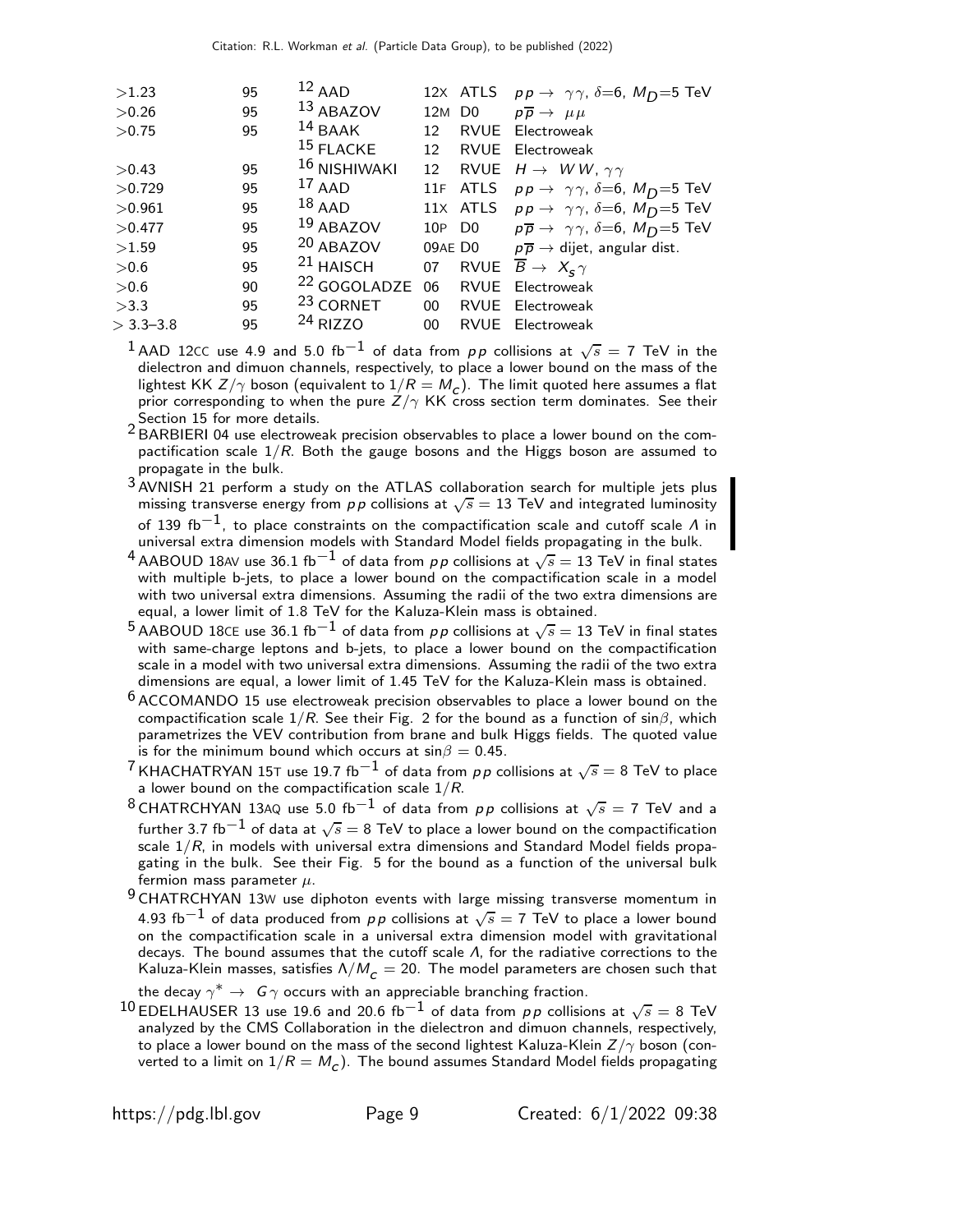in the bulk and that the cutoff scale Λ, for the radiative corrections to the Kaluza-Klein masses, satisfies  $\Lambda/M_c = 20$ .

- $^{11}$  AAD 12CP use diphoton events with large missing transverse momentum in 4.8 fb $^{-1}$ of data produced from p p collisions at  $\sqrt{s} = 7$  TeV to place a lower bound on the compactification scale in a universal extra dimension model with gravitational decays. The bound assumes that the cutoff scale  $\Lambda$ , for the radiative corrections to the Kaluza-Klein masses, satisfies  $\Lambda/M_c = 20$ . The model parameters are chosen such that the decay  $\gamma^* \to~{\texttt G}\,\gamma$  occurs with an appreciable branching fraction.
- $^{12}$  AAD 12X use diphoton events with large missing transverse momentum in 1.07 fb $^{-1}$ of data produced from  $pp$  collisions at  $\sqrt{s} = 7$  TeV to place a lower bound on the compactification scale in a universal extra dimension model with gravitational decays. The bound assumes that the cutoff scale  $\Lambda$ , for the radiative corrections to the Kaluza-Klein masses, satisfies  $\Lambda/M_c = 20$ . The model parameters are chosen such that the
- decay  $\gamma^* \to \; \mathsf{G}\, \gamma$  occurs with an appreciable branching fraction.  $^{13}$ ABAZOV 12M use same-sign dimuon events in 7.3 fb $^{-1}$  of data from  $\rho\overline{\rho}$  collisions at  $\sqrt{s}$  = 1.96 TeV to place a lower bound on the compactification scale  $1/R$ , in models with universal extra dimensions where all Standard Model fields propagate in the bulk.
- $14$  BAAK 12 use electroweak precision observables to place a lower bound on the compactification scale  $1/R$ , in models with universal extra dimensions and Standard Model fields propagating in the bulk. Bound assumes a 125 GeV Higgs mass. See their Fig. 25 for the bound as a function of the Higgs mass.
- $15$  FLACKE 12 use electroweak precision observables to place a lower bound on the compactification scale  $1/R$ , in models with universal extra dimensions and Standard Model fields propagating in the bulk. See their Fig. 1 for the bound as a function of the universal bulk fermion mass parameter  $\mu$ .
- $16$  NISHIWAKI 12 use up to 2 fb<sup>-1</sup> of data from the ATLAS and CMS experiments that constrains the production cross section of a Higgs-like particle to place a lower bound on the compactification scale  $1/R$  in universal extra dimension models. The quoted bound assumes Standard Model fields propagating in the bulk and a 125 GeV Higgs mass. See their Fig. 1 for the bound as a function of the Higgs mass.
- 17 AAD 11F use diphoton events with large missing transverse energy in 3.1 pb<sup>-1</sup> of data produced from p p collisions at  $\sqrt{s} = 7$  TeV to place a lower bound on the compactification scale in a universal extra dimension model with gravitational decays. The bound assumes that the cutoff scale Λ, for the radiative corrections to the Kaluza-Klein masses, satisfies  $\Lambda/\rm{M}_{\mathcal{C}}=20$ . The model parameters are chosen such that the decay  $\gamma^*\to~\mathsf{G}\,\gamma$ occurs with an appreciable branching fraction.
- $18$  AAD 11X use diphoton events with large missing transverse energy in 36 pb<sup>-1</sup> of data produced from  $pp$  collisions at  $\sqrt{s} = 7$  TeV to place a lower bound on the compactification scale in a universal extra dimension model with gravitational decays. The bound assumes that the cutoff scale Λ, for the radiative corrections to the Kaluza-Klein masses, satisfies  $\Lambda/M_{\mathcal{C}}=20$  . The model parameters are chosen such that the decay  $\gamma^*\to~\mathsf{G}\,\gamma$ occurs with an appreciable branching fraction.
- $19$  ABAZOV 10P use diphoton events with large missing transverse energy in 6.3 fb<sup>-1</sup> of data produced from  $p\bar{p}$  collisions at  $\sqrt{s} = 1.96$  TeV to place a lower bound on the compactification scale in a universal extra dimension model with gravitational decays. The bound assumes that the cutoff scale Λ, for the radiative corrections to the Kaluza-Klein masses, satisfies  $\Lambda/M_c$ =20. The model parameters are chosen such that the decay
- $\gamma^{*} \rightarrow \; \mathsf{G}\, \gamma$  occurs with an appreciable branching fraction.
- $^{20}$  ABAZOV 09AE use dijet angular distributions in 0.7 fb $^{-1}$  of data from  $\rho\overline{\rho}$  collisions at  $\sqrt{s} = 1.96$  TeV to place a lower bound on the compactification scale.
- <sup>21</sup> HAISCH 07 use inclusive  $\overline{B}$ -meson decays to place a Higgs mass independent bound on the compactification scale  $1/R$  in the minimal universal extra dimension model.
- $22$  GOGOLADZE 06 use electroweak precision observables to place a lower bound on the compactification scale in models with universal extra dimensions. Bound assumes a 115 GeV Higgs mass. See their Fig. 3 for the bound as a function of the Higgs mass.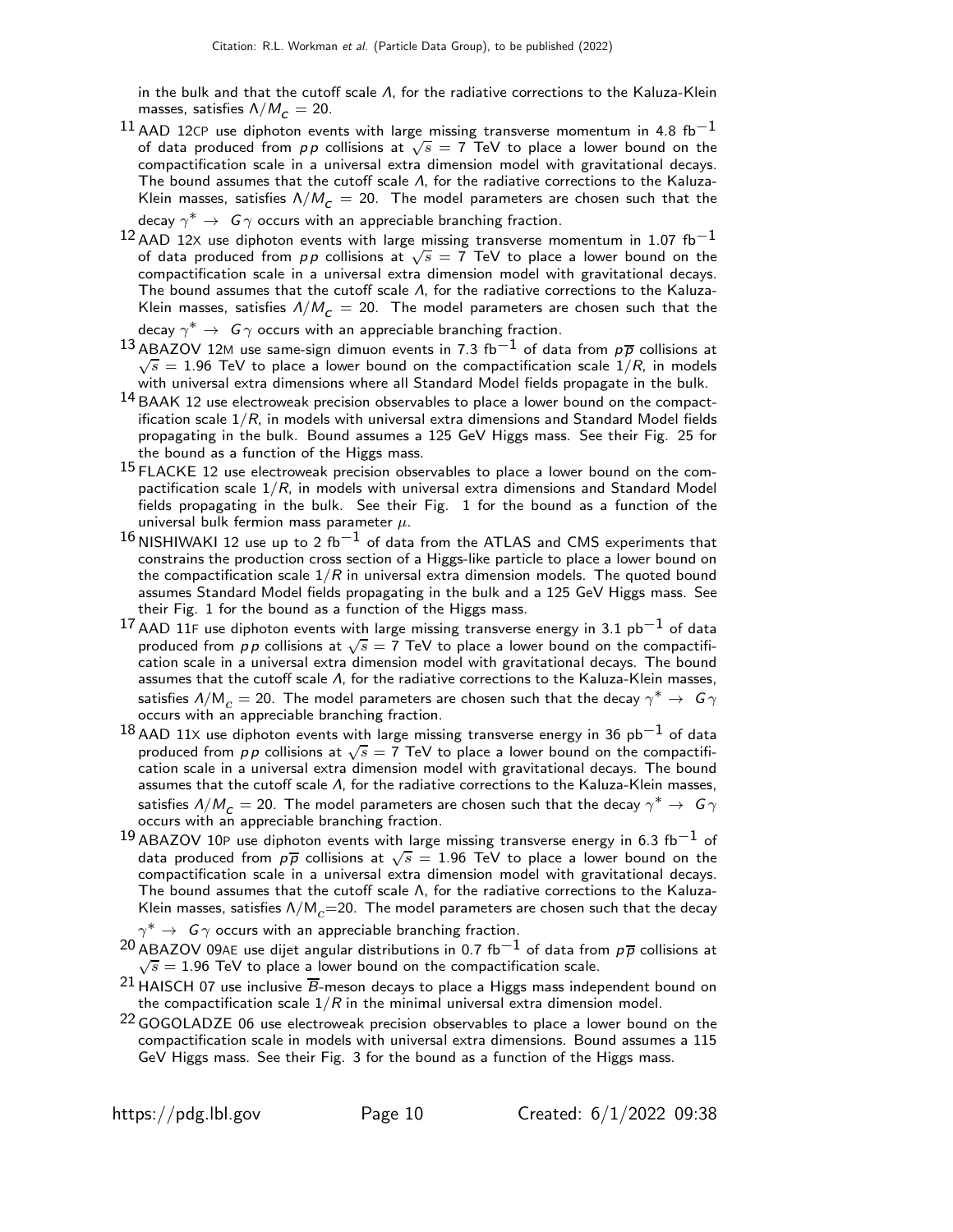- $23$  CORNET 00 translates a bound on the coefficient of the 4-fermion operator  $(\overline{\ell}\gamma_\mu\tau^a\ell)(\overline{\ell}\gamma^\mu\tau^a\ell)$  derived by Hagiwara and Matsumoto into a limit on the mass scale of KK *W* bosons.<br><sup>24</sup> RIZZO 00 obtains limits from global electroweak fits in models with a Higgs in the bulk
- (3.8 TeV) or on the standard brane (3.3 TeV).

## Limits on Kaluza-Klein Gravitons in Warped Extra Dimensions

This section places limits on the mass of the first Kaluza-Klein (KK) excitation of the graviton in the warped extra dimension model of Randall and Sundrum. Bounds in parenthesis assume Standard Model fields propagate in the bulk. Experimental bounds depend strongly on the warp parameter, k. See the "Extra Dimensions" review for a full discussion.

| Here we list limits for the value of the warp parameter $k/\overline{M}_{\cancel{P}}=0.1.$ |  |
|--------------------------------------------------------------------------------------------|--|
|--------------------------------------------------------------------------------------------|--|

| VALUE (TeV)         | $CL\%$ | <b>DOCUMENT ID</b>                                                            | <b>TECN</b>           | COMMENT                                                     |
|---------------------|--------|-------------------------------------------------------------------------------|-----------------------|-------------------------------------------------------------|
| >4.78               | 95     | <sup>1</sup> SIRUNYAN                                                         | 21N CMS               | $pp \rightarrow G \rightarrow e^+e^-$ , $\mu^+\mu^-$        |
|                     |        | • • • We do not use the following data for averages, fits, limits, etc. • • • |                       |                                                             |
|                     |        | $2$ AAD                                                                       | 21AF ATLS             | $pp \rightarrow G \rightarrow ZZ$                           |
| >4.5                | 95     | $3$ AAD                                                                       | 21AY ATLS             | $pp \rightarrow G \rightarrow \gamma \gamma$                |
|                     |        | $4$ AAD                                                                       | 20AT ATLS             | $pp \rightarrow G \rightarrow WW, ZZ$                       |
|                     |        | $5$ AAD                                                                       | 20C ATLS              | $pp \rightarrow G \rightarrow HH$                           |
|                     |        | $6$ AAD                                                                       | 20T ATLS              | $pp \rightarrow G \rightarrow b\overline{b}$                |
| >2.6                | 95     | 7 SIRUNYAN                                                                    | 20AI CMS              | $pp \rightarrow G \rightarrow jj$                           |
|                     |        | <sup>8</sup> SIRUNYAN                                                         | 20F CMS               | $pp \rightarrow G \rightarrow HH$                           |
|                     |        | <sup>9</sup> SIRUNYAN                                                         | 20 <sub>Q</sub> CMS   | $pp \rightarrow G \rightarrow WW, ZZ$                       |
|                     |        | 10 AABOUD                                                                     | 19A ATLS              | $pp \rightarrow G \rightarrow HH$                           |
|                     |        | 11 AABOUD                                                                     | 190<br>ATLS           | $pp \rightarrow G \rightarrow HH$                           |
|                     |        | $12$ AAD                                                                      | 19D ATLS              | $pp \rightarrow G \rightarrow WW, ZZ$                       |
|                     |        | 13 SIRUNYAN                                                                   | 19<br>CMS             | $pp \rightarrow G \rightarrow HH$                           |
|                     |        | 14 SIRUNYAN                                                                   | 19BE CMS              | $pp \rightarrow G \rightarrow HH$                           |
|                     |        | 15 SIRUNYAN                                                                   | 19CF CMS              | $pp \rightarrow G \rightarrow HH$                           |
|                     |        | 16 AABOUD                                                                     | 18BI ATLS             | $pp \rightarrow G \rightarrow t\overline{t}$                |
|                     |        | 17 AABOUD                                                                     | 18CJ ATLS             | $pp \rightarrow G \rightarrow VV, VH, \ell \overline{\ell}$ |
|                     |        | 18 AABOUD                                                                     | 18cQ ATLS             | $pp \rightarrow G \rightarrow HH$                           |
|                     |        | 19 AABOUD                                                                     | 18 <sub>CW</sub> ATLS | $pp \rightarrow G \rightarrow HH$                           |
|                     |        | 20 SIRUNYAN                                                                   | 18AF CMS              | $pp \rightarrow G \rightarrow HH$                           |
|                     |        | 21 SIRUNYAN                                                                   | 18AS CMS              | $pp \rightarrow G \rightarrow ZZ$                           |
|                     |        | 22 SIRUNYAN                                                                   | 18AX CMS              | $p p \rightarrow G \rightarrow W W$                         |
|                     |        | 23 SIRUNYAN                                                                   | 18BK CMS              | $pp \rightarrow G \rightarrow ZZ$                           |
|                     |        | 24 SIRUNYAN                                                                   | 18cwCMS               | $pp \rightarrow G \rightarrow HH$                           |
|                     |        | <sup>25</sup> SIRUNYAN                                                        | 18DJ CMS              | $pp \rightarrow G \rightarrow ZZ$                           |
| >4.1                | 95     | <sup>26</sup> SIRUNYAN                                                        | 18DU CMS              | $pp \rightarrow G \rightarrow \gamma \gamma$                |
|                     |        | <sup>27</sup> SIRUNYAN                                                        | 18F CMS               | $pp \rightarrow G \rightarrow HH$                           |
|                     |        | <sup>28</sup> SIRUNYAN                                                        | 181<br>CMS            | $pp \rightarrow G \rightarrow b\overline{b}$                |
|                     |        | $29$ AAD                                                                      | 16R ATLS              | $pp \rightarrow G \rightarrow WW, ZZ$                       |
|                     |        | $30$ AAD                                                                      | 15AZ ATLS             | $p p \rightarrow G \rightarrow W W$                         |
|                     |        | $31$ AAD                                                                      | <b>15CT ATLS</b>      | $pp \rightarrow G \rightarrow WW, ZZ$                       |
| >2.68               | 95     | 32 AAD                                                                        | 14 <sub>V</sub> ATLS  | $pp \rightarrow G \rightarrow e^+e^-$ , $\mu^+\mu^-$        |
| $>1.23$ ( $>0.84$ ) | 95     | 33 AAD                                                                        | 13A ATLS              | $p p \rightarrow G \rightarrow W W$                         |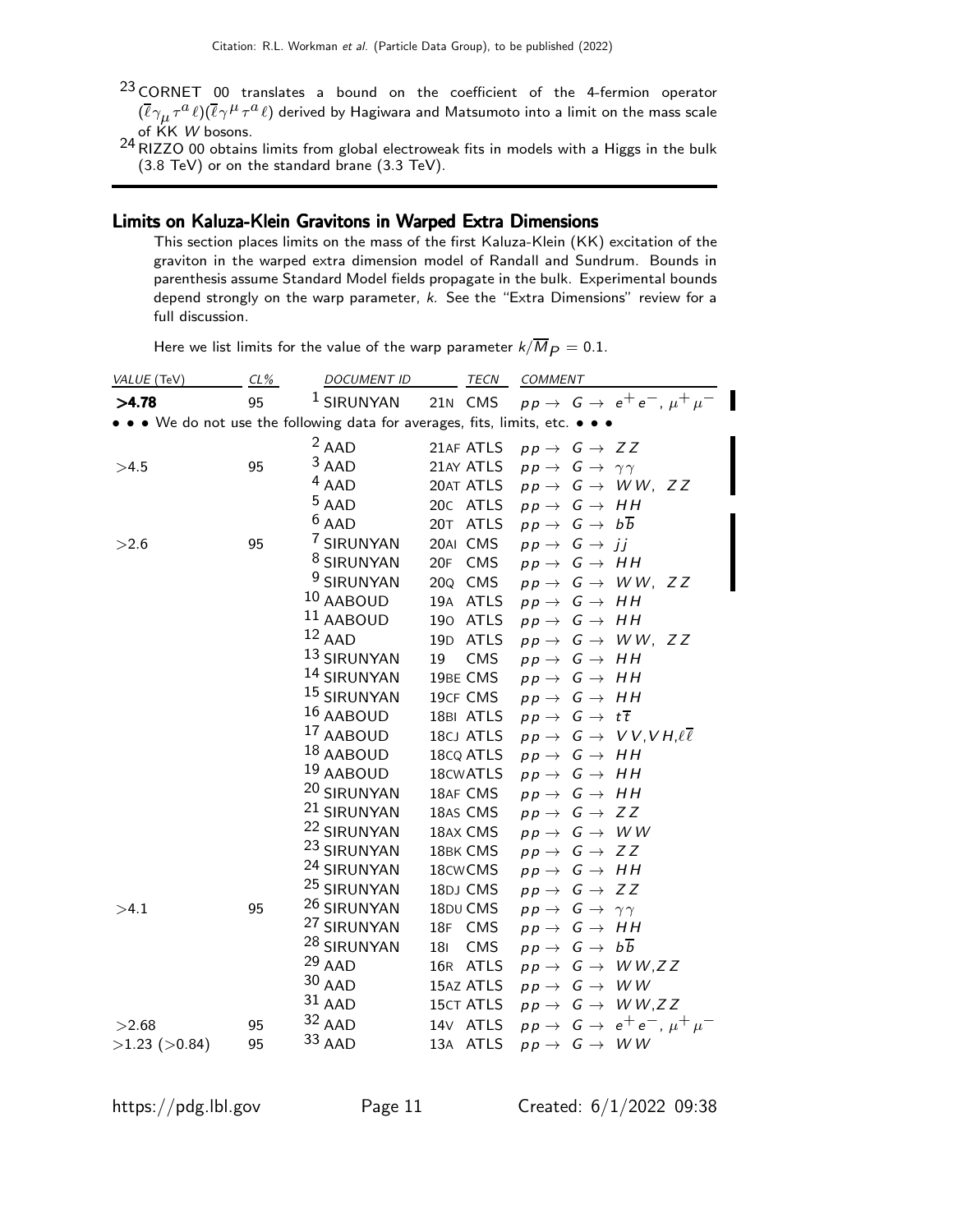| $>0.94$ ( $>0.71$ ) | 95 | $34$ AAD             | 13AO ATLS              | $p p \rightarrow G \rightarrow W W$                                |
|---------------------|----|----------------------|------------------------|--------------------------------------------------------------------|
| >2.23               | 95 | $35$ AAD             | 13AS ATLS              | $pp \rightarrow \gamma \gamma$ , $e^+e^-$ , $\mu^+\mu^-$           |
| >0.845              | 95 | $36$ AAD             | 12AD ATLS              | $pp \rightarrow G \rightarrow ZZ$                                  |
|                     |    | 37 AALTONEN          | 12V CDF                | $p\overline{p} \rightarrow G \rightarrow ZZ$                       |
|                     |    | $38$ BAAK            | <b>RVUE</b><br>12      | Electroweak                                                        |
|                     |    | 39 AALTONEN          | 11G CDF                | $p\overline{p} \rightarrow G \rightarrow ZZ$                       |
| >1.058              | 95 | 40 AALTONEN          | 11R CDF                | $p\overline{p} \rightarrow G \rightarrow e^+e^-$ , $\gamma\gamma$  |
| >0.754              | 95 | <sup>41</sup> ABAZOV | 11H DO                 | $p\overline{p} \rightarrow G \rightarrow WW$                       |
| >0.607              |    | 42 AALTONEN          | 10N CDF                | $p\overline{p} \rightarrow G \rightarrow W W$                      |
| >1.05               |    | 43 ABAZOV            | 10F<br>D <sub>0</sub>  | $p\overline{p} \rightarrow G \rightarrow e^+e^-$ , $\gamma\gamma$  |
|                     |    | 44 AALTONEN          | 08s CDF                | $p\overline{p} \rightarrow G \rightarrow ZZ$                       |
| >0.90               |    | 45 ABAZOV            | 08.1<br>D <sub>0</sub> | $p\overline{p} \rightarrow G \rightarrow e^+e^-$ , $\gamma\gamma$  |
|                     |    | 46 AALTONEN          | 07G CDF                | $p\overline{p} \rightarrow G \rightarrow \gamma\gamma$             |
| >0.889              |    | 47 AALTONEN          | 07H CDF                | $p\overline{p} \rightarrow G \rightarrow e\overline{e}$            |
| >0.785              |    | 48 ABAZOV            | 05N DO                 | $p\overline{p} \rightarrow G \rightarrow \ell \ell, \gamma \gamma$ |
| >0.71               |    | 49 ABULENCIA         | 05A CDF                | $p\overline{p} \rightarrow G \rightarrow \ell \overline{\ell}$     |
|                     |    |                      |                        |                                                                    |

 $^1$ SIRUNYAN 21N use 137 (140) fb $^{-1}$  of data from  $p\,p$  collisions at  $\sqrt{s} =$  13 TeV to search for dilepton resonances in the dielectron (dimuon) channel. See Table 6 for other limits with warp parameter values  $k/\overline{M}_{p} = 0.01$  and 0.05. This updates the results of SIRUNYAN 18BB.

- $^2$ AAD 21AF use 139 fb $^{-1}$  of data from  $\rho \rho$  collisions at  $\sqrt{s} =$  13 TeV to search for Z Z resonances in the  $\ell\ell\ell\ell$  and  $\ell\ell\nu\overline{\nu}$  final states  $(\ell = e, \mu)$ . See their Figure 8 for the limit on the cross section times branching fraction as a function of the KK graviton mass, including theoretical values for  $k/\overline{M}_{P} = 1$ . This updates the results of AAD 15AU and AABOUD 18BF.
- $^3$ AAD 21AY use 139 fb $^{-1}$  of data from  $p\,p$  collisions at  $\sqrt{s}=$  13 TeV in the diphoton channel to place a lower limit on the mass of the lightest KK graviton. This updates the results of AABOUD 17AP.
- $^4$  AAD 20AT use 139 fb $^{-1}$  of data from  $\rho \rho$  collisions at  $\sqrt{s} =$  13 TeV to search for diboson resonances in semileptonic final states  $(\ell\nu q\, q, \ell\ell qq, \nu\nu qq)$ . See their Figure 15 for the limit on the cross section times branching fraction as a function of the KK graviton mass. Lower limits on the graviton mass are also given for  $k/\overline{M}_{P} = 1$ . This updates the results
- of AABOUD 18AK and AABOUD 18AL.<br><sup>5</sup> AAD 20C use 36.1 fb<sup>−1</sup> of data from *p p* collisions at  $\sqrt{s}=$  13 TeV to search for Higgs boson pair production in the  $b\overline{b}b\overline{b}$ ,  $b\overline{b}W^+W^-$ , and  $b\overline{b}\tau^+\tau^-$  final states. See their Figure  $5(b)(c)$  for limits on the cross section as a function of the KK graviton mass. In the case of  $k/\overline{M}_{P} = 1$  and 2, gravitons are excluded in the mass range 260–3000 GeV and 260–1760 GeV, respectively.
- $^6$  AAD 20T use 139 fb $^{-1}$  of data from  $p\,p$  collisions at  $\sqrt{s}=$  13 TeV to search for narrow resonances decaying to bottom quark pairs. See their Figure 7 for the limit on the product of the cross section, branching fraction, acceptance and b-tagging efficiency as a function of the KK graviton mass. In the case of  $k/M_P = 0.2$ , KK gravitons in the mass range 1.25–2.8 TeV are excluded.
- $^7$ SIRUNYAN 20AI use 137 fb $^{-1}$  of data from  $p\,p$  collisions at  $\sqrt{s}=$  13 TeV to search for dijet resonances. See their Figure 6 for the limit on the product of the cross section, branching fraction and acceptance as a function of the KK graviton mass. This updates the results of SIRUNYAN 18BO.
- $^8$ SIRUNYAN 20F use 35.9 fb $^{-1}$  of data from  $\rho\, \rho$  collisions at  $\sqrt{s}=$  13 TeV to search for Higgs boson pair production in the  $b\overline{b}ZZ$  final state. See their Figure 4 for limits on the cross section times branching fraction as a function of the KK graviton mass, and Figure 5 for limits as a function of  $k/M_{\textit{\textbf{P}}\cdot}$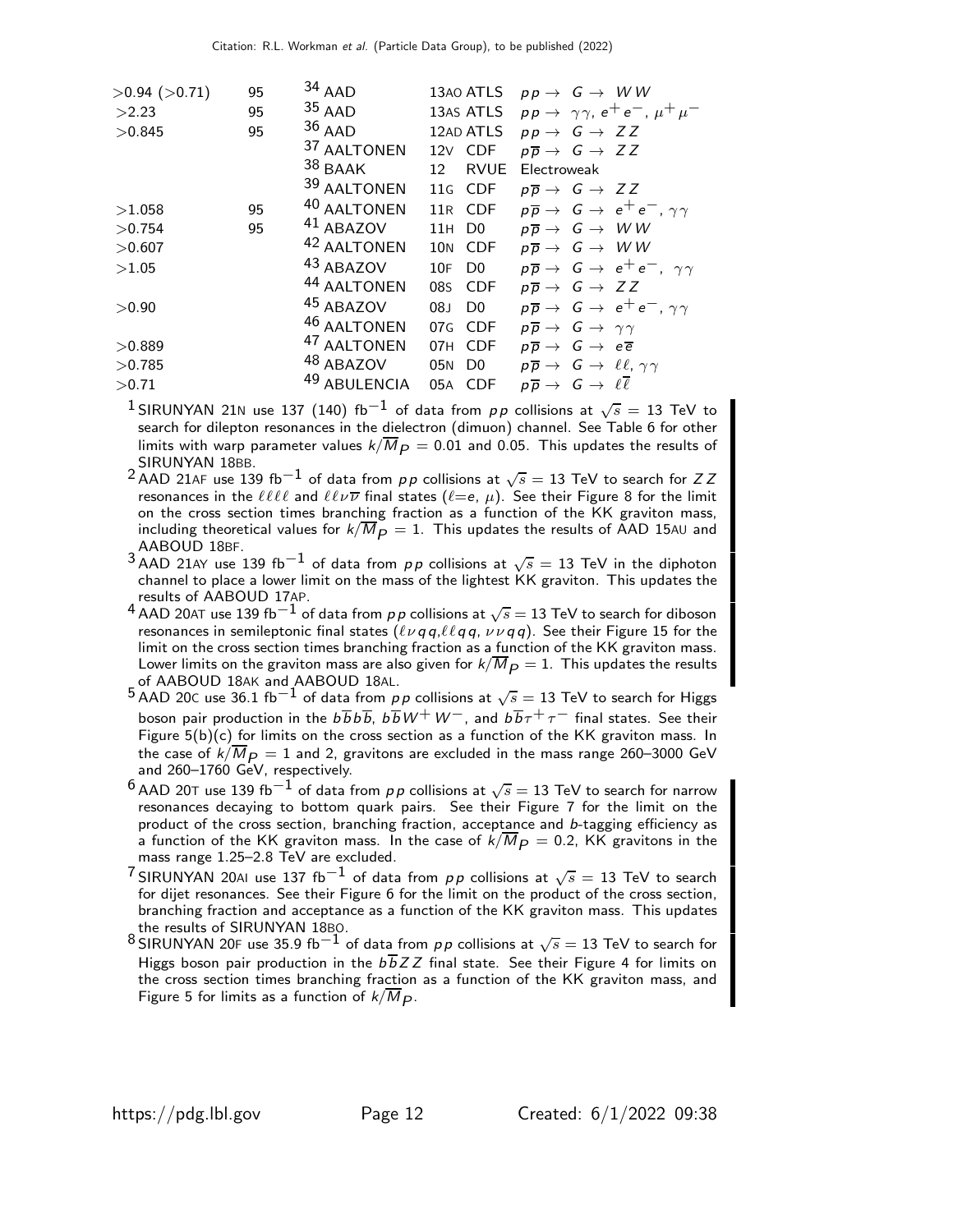- $^9$ SIRUNYAN 20Q use 77.3 fb $^{-1}$  of data from  $\rho\, \rho$  collisions at  $\sqrt{s}=$  13 TeV to search for diboson resonances with dijet final states. See their Figure 12 for the limit on the cross section times branching fraction as a function of the KK graviton mass, including the theoretical prediction for  $k/\overline{M}_{P} = 0.5$ . This updates the results of SIRUNYAN 18P.
- $^{10}$ AABOUD 19A use 36.1 fb $^{-1}$  of data from  $\rho\, \rho$  collisions at  $\sqrt{s}=$  13 TeV to search for Higgs boson pair production in the  $b\overline{b}b\overline{b}$  final state. See their Figure 9 for limits on the cross section times branching fraction as a function of the KK graviton mass. Assuming  $k/\overline{M}_{P}=1$ , gravitons in the mass range 313–1362 GeV are excluded. This updates the results of AABOUD 16I.
- $^{11}$  AABOUD 190 use 36.1 fb $^{-1}$  of data from  $\rho \rho$  collisions at  $\sqrt{s} =$  13 TeV to search for Higgs boson pair production in the  $b\overline{b}WW$  final state. See their Figure 12 for limits on the cross section times branching fraction as a function of the KK graviton mass for  $k/\overline{M}_{P} = 1$  and  $k/\overline{M}_{P} = 2$ .
- $^{12}$  AAD 19D use 139 fb $^{-1}$  of data from  $\rho\, \rho$  collisions at  $\sqrt{s}=$  13 TeV to search for diboson resonances in the all-hadronic final state. See their Figure 9(b) for the limit on the cross section times branching fraction as a function of the KK graviton mass, including theoretical values for  $k/\overline{M}_{P} = 1$ . This updates the results of AABOUD 18F.
- $^{13}$ SIRUNYAN 19 use 35.9 fb $^{-1}$  of data from  $p\,p$  collisions at  $\sqrt{s}=$  13 TeV to search for Higgs boson pair production in the  $\gamma \gamma b \overline{b}$  final state. See their Figure 9 for limits on the cross section times branching fraction as a function of the KK graviton mass. Assuming  $k/\overline{M}_{P} = 1$ , gravitons in the mass range 290–810 GeV are excluded. This updates the result of KHACHATRYAN 16BQ.
- $^{14}$ SIRUNYAN 19BE use 35.9 fb $^{-1}$  of data from  $\rho \rho$  collisions at  $\sqrt{s} = 13$  TeV to search for Higgs boson pair production by combining the results from four final states:  $b\overline{b}\gamma\gamma$ ,  $b\overline{b}\tau\overline{\tau}$ ,  $b\overline{b}b\overline{b}$ , and  $b\overline{b}VV$ . See their Figure 7 for limits on the cross section times branching fraction as a function of the KK graviton mass.
- 15 SIRUNYAN 19CF use 35.9 fb $^{-1}$  of data from  $p \, p$  collisions at  $\sqrt{s} = 13$  TeV to search for Higgs boson pair production in the  $b\,b\,q\,\overline{q}'\,\ell\,\nu$  final state. See their Figure 7 for limits on the cross section times branching fraction as a function of the KK graviton mass, including theoretical values for  $k/\overline{M}_{P} = 0.1$  and 0.3.
- $^{16}$ AABOUD 18BI use 36.1 fb $^{-1}$  of data from  $\rho\, \rho$  collisions at  $\sqrt{s}=$  13 TeV to search for top-quark pairs decaying into the lepton-plus jets topology. See their Figure 16 for the limit on the KK graviton mass as a function of the cross section times branching fraction, including theoretical values for  $k/\overline{M}_{P} = 1$ .
- <sup>17</sup> AABOUD 18CJ combine the searches for heavy resonances decaying into bosonic and leptonic final states from 36.1 fb $^{-1}$  of pp collision data at  $\sqrt{s}=13$  TeV. The lower limit on the KK graviton mass, with  $k/M_{\textit{\textbf{P}}} = 1$ , is 2.3 TeV.
- $^{18}$ AABOUD 18cQ use 36.1 fb $^{-1}$  of data from  $\rho \rho$  collisions at  $\sqrt{s}=$  13 TeV to search for Higgs boson pair production in the  $b\overline{b}\tau^{+}\tau^{-}$  final state. See their Figure 2 for limits on the cross section times branching fraction as a function of the KK graviton mass. Assuming  $\sqrt{M_P} = 1$ , gravitons in the mass range 325–885 GeV are excluded.
- $^{19}$ AABOUD 18<code>CW</code> use 36.1 fb $^{-1}$  of data from  $\rho\, \rho$  collisions at  $\sqrt{s}=$  13 TeV to search for Higgs boson pair production in the  $\gamma\gamma b\overline{b}$  final state. See their Figure 7 for limits on the cross section times branching fraction as a function of the KK graviton mass.
- $^{20}$ SIRUNYAN 18AF use 35.9 fb $^{-1}$  of data from  $\rho \rho$  collisions at  $\sqrt{s} = 13$  TeV to search for Higgs boson pair production in the  $b\overline{b}b\overline{b}$  final state. See their Figure 9 for limits on the cross section times branching fraction as a function of the KK graviton mass, including theoretical values for  $k/\overline{M}_{p} = 0.5$ . This updates the results of KHACHATRYAN 15R.
- $^{21}$ SIRUNYAN 18AS use 35.9 fb $^{-1}$  of data from  $\rho \, \rho$  collisions at  $\sqrt{s} = 13$  TeV to search for ZZ resonances in the  $\ell\ell\nu\overline{\nu}$  final state  $(\ell = e, \mu)$ . See their Figure 5 for the limit on the KK graviton mass as a function of the cross section times branching fraction, including theoretical values for  $k/\overline{M}_{P} = 0.1$ , 0.5, and 1.0.
- $^{22}$ SIRUNYAN 18AX use 35.9 fb $^{-1}$  of data from  $\rho \rho$  collisions at  $\sqrt{s} = 13$  TeV to search for WW resonances in  $\ell \nu q q$  final states ( $\ell = e, \mu$ ). See their Figure 6 for the limit on the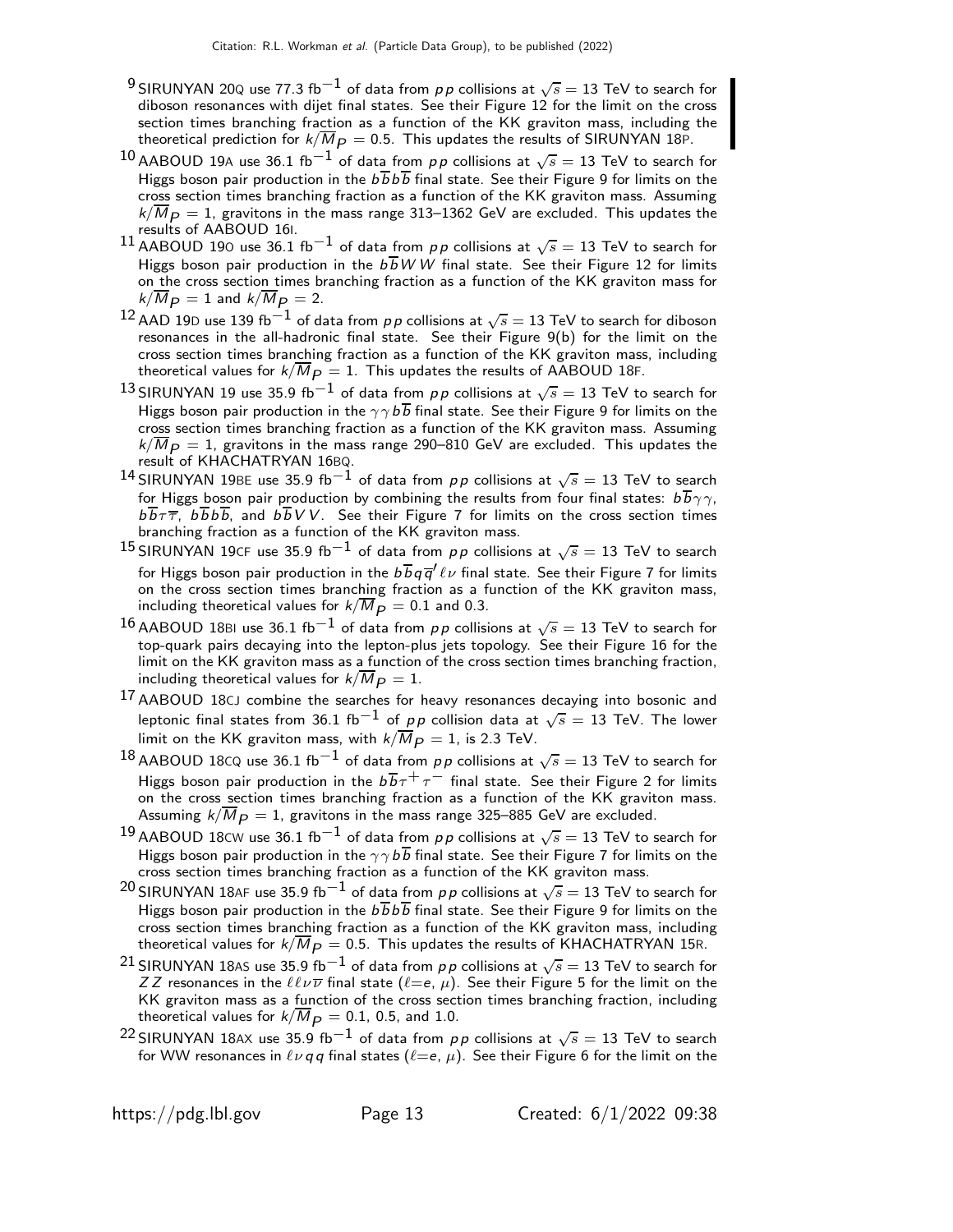KK graviton mass as a function of the cross section times branching fraction, including theoretical values for  $k/\overline{M}_{p} = 0.5$ . This updates the results of KHACHATRYAN 14A.

- $^{23}$ SIRUNYAN 18BK use 35.9 fb $^{-1}$  of data from  $p\,p$  collisions at  $\sqrt{s}=$  13 TeV to search for ZZ resonances in the  $\nu \overline{\nu} q \overline{q}$  final state. See their Figure 4 for the limit on the KK graviton mass as a function of the cross section times branching fraction, including theoretical values for  $k/\overline{M}_{P} = 0.5$ .
- $^{24}$ SIRUNYAN 18<code>CW</code> use 35.9 fb $^{-1}$  of data from  $p \, p$  collisions at  $\sqrt{s}=$  13 TeV to search for Higgs boson pair production in the  $b\overline{b}b\overline{b}$  final state. See their Figure 8 for limits on the cross section times branching fraction as a function of the KK graviton mass, including theoretical values for  $k/\overline{M}_{P} = 0.5$ .
- $^{25}$ SIRUNYAN 18DJ use 35.9 fb $^{-1}$  of data from  $\rho\, \rho$  collisions at  $\sqrt{s} =$  13 TeV to search for Z Z resonances in  $2\ell 2q$  final states  $(\ell = e, \mu)$ . See their Figure 6 for the limit on the KK graviton mass as a function of the cross section times branching fraction. Assuming  $k/\overline{M}_{P} = 0.5$ , a graviton mass is excluded below 925 GeV.
- $^{26}$ SIRUNYAN 18<code>DU</code> use 35.9 fb $^{-1}$  of data from  $p \, p$  collisions at  $\sqrt{s} =$  13 TeV, in the diphoton channel to place a lower limit on the mass of the lightest KK graviton. See their paper for limits with other warp parameter values  $k/M_P\,=\,0.01$  and 0.2. This<br>updates the results of KHACHATRYAN 16M.
- $^{27}$ SIRUNYAN 18F use 35.9 fb $^{-1}$  of data from  $p\,p$  collisions at  $\sqrt{s} =$  13 TeV to search for Higgs boson pair production in the  $b\overline{b} \ell \nu \ell \nu$  final state. See their Figure 7 for limits on the cross section times branching fraction as a function of the KK graviton mass, including theoretical values for  $k/\overline{M}_{P} = 0.1$ .
- $^{28}$ SIRUNYAN 181 use 19.7 fb $^{-1}$  of data from  $\rho\, \rho$  collisions at  $\sqrt{s}=$  8 TeV to search for narrow resonances decaying to bottom quark pairs. See their Figure 3 for the limit on the KK graviton mass as a function of the cross section times branching fraction in the mass range of 325–1200 GeV.
- $^{29}$  AAD 16R use 20.3 fb $^{-1}$  of data from  $p \, p$  collisions at  $\sqrt{s} =$  8 TeV to place a lower bound on the mass of the lightest KK graviton. See their Figure 4 for the limit on the KK graviton mass as a function of the cross section times branching fraction.
- $^{30}$  AAD 15AZ use 20.3 fb $^{-1}$  of data from  $p\,p$  collisions at  $\sqrt{s}=$  8 TeV to place a lower bound on the mass of the lightest KK graviton. See their Figure 2 for limits on the KK graviton mass as a function of the cross section times branching ratio.
- $^{31}$  AAD 15CT use 20.3 fb $^{-1}$  of data from pp collisions at  $\sqrt{s} = 8$  TeV to place a lower bound on the mass of the lightest KK graviton. See their Figures 6b and 6c for the limit on the KK graviton mass as a function of the cross section times branching fraction.
- $^{32}$  AAD 14V use 20.3 (20.5) fb $^{-1}$  of data from  $\rho\, \rho$  collisions at  $\sqrt{s} =$  8 TeV in the dielectron (dimuon) channels to place a lower bound on the mass of the lightest KK graviton. This updates the results of AAD 12CC .
- $^{33}$  AAD 13A use 4.7 fb $^{-1}$  of data from  $p\,p$  collisions at  $\sqrt{s}=$  7 TeV in the  $\ell\nu\ell\nu$  channel, to place a lower bound on the mass of the lightest KK graviton.
- $^{34}$  AAD 13A0 use 4.7 fb $^{-1}$  of data from pp collisions at  $\sqrt{s} =$  7 TeV in the  $\ell \nu jj$  channel, to place a lower bound on the mass of the lightest KK graviton.
- 35 AAD 13AS use 4.9 fb<sup>-1</sup> of data from pp collisions at  $\sqrt{s} = 7$  TeV in the diphoton channel to place lower limits on the mass of the lightest KK graviton. The diphoton channel is combined with previous results in the dielectron and dimuon channels to set the best limit. See their Table 2 for warp parameter values  $k/M_P$  between 0.01 and 0.1. This updates the results of AAD 12Y .
- $^{36}$  AAD 12AD use 1.02 fb $^{-1}$  of data from  $\rho \rho$  collisions at  $\sqrt{s} =$  7 TeV to search for KK gravitons in a warped extra dimension decaying to  $ZZ$  dibosons in the  $I\bar{I}jj$  and  $III$ channels ( $\ell = e, \mu$ ). The limit is quoted for the combined  $I/j + III$  channels. See their Figure 5 for limits on the cross section  $\sigma(G \to ZZ)$  as a function of the graviton mass.
- 37 AALTONEN 12V use 6 fb $^{-1}$  of data from  $\rho\overline{\rho}$  collisions at  $\sqrt{s}=1.96$  TeV to search for KK gravitons in a warped extra dimension decaying to  $ZZ$  dibosons in the  $I\bar{I}j\bar{I}$ and IIII channels ( $\ell = e$ ,  $\mu$ ). It provides improved limits over the previous analysis in AALTONEN 11G. See their Figure 16 for limits from all channels combined on the cross section times branching ratio  $\sigma(p\overline{p} \to G^* \to ZZ)$  as a function of the graviton mass.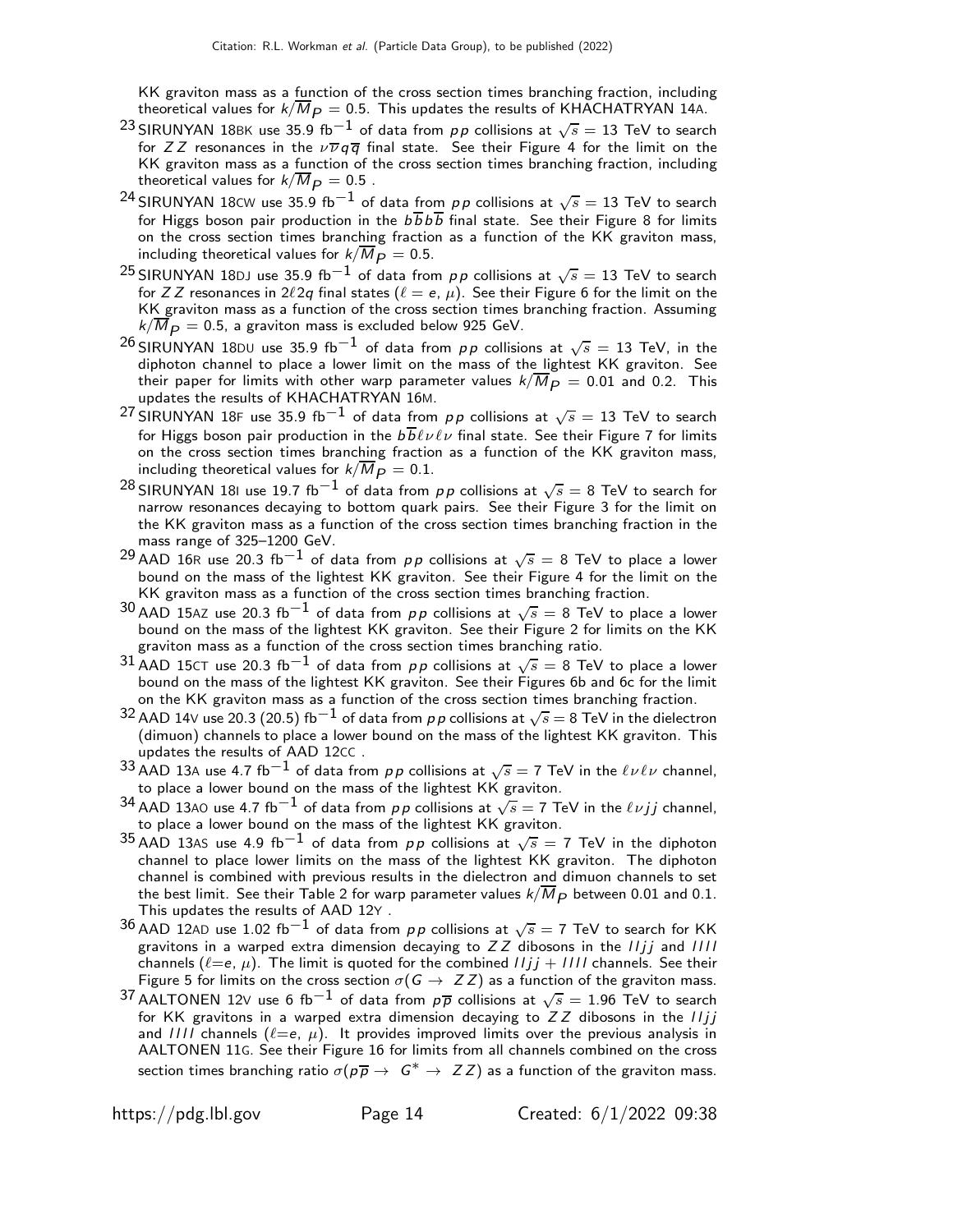- $38$  BAAK 12 use electroweak precision observables to place a lower bound on the compactification scale  $k e^{-\pi kR}$ , assuming Standard Model fields propagate in the bulk and the Higgs is confined to the IR brane. See their Fig. 27 for more details.
- $^{39}$  AALTONEN 11G use 2.5–2.9 fb $^{-1}$  of data from  $p\overline{p}$  collisions at  $\sqrt{s} =$  1.96 TeV to search for KK gravitons in a warped extra dimension decaying to  $ZZ$  dibosons via the eeee, ee $\mu\mu$ ,  $\mu\mu\mu\mu$ , eejj, and  $\mu\mu$ jj channels. See their Fig. 20 for limits on the cross section  $\sigma(G \to ZZ)$  as a function of the graviton mass.
- $^{40}$ AALTONEN 11R uses 5.7 fb $^{-1}$  of data from  $p\overline{p}$  collisions at  $\sqrt{s} =$  1.96 TeV in the dielectron channel to place a lower bound on the mass of the lightest graviton. It provides combined limits with the diphoton channel analysis of AALTONEN 11U. For warp parameter values  $k/M_P$  between 0.01 to 0.1 the lower limit on the mass of the lightest graviton is between 612 and 1058 GeV. See their Table I for more details.
- $^{41}$  ABAZOV 11H use 5.4 fb $^{-1}$  of data from  $\rho\overline{\rho}$  collisions at  $\sqrt{s} = 1.96$  TeV to place a lower bound on the mass of the lightest graviton. Their 95% C.L. exclusion limit does
- not include masses less than 300 GeV.<br><sup>42</sup> AALTONEN 10N use 2.9 fb<sup>−1</sup> of data from *p* p collisions at  $\sqrt{s} = 1.96$  TeV to place a lower bound on the mass of the lightest graviton.
- $^{43}$ ABAZOV 10F use 5.4 fb $^{-1}$  of data from  $\rho \overline{\rho}$  collisions at  $\sqrt{s} = 1.96$  TeV to place a lower bound on the mass of the lightest graviton. For warp parameter values of  $k/\overline{M}_{\overline{P}}$ between 0.01 and 0.1 the lower limit on the mass of the lightest graviton is between 560 and 1050 GeV. See their Fig. 3 for more details.
- 44 AALTONEN 085 use  $p\overline{p}$  collisions at  $\sqrt{s} = 1.96$  TeV to search for KK gravitons in warped extra dimensions. They search for graviton resonances decaying to four electrons via two Z bosons using 1.1 fb<sup>-1</sup> of data. See their Fig. 8 for limits on  $\sigma \cdot B(G \to ZZ)$ versus the graviton mass.
- $^{45}$ ABAZOV 08J use  $p\overline{p}$  collisions at  $\sqrt{s}=1.96$  TeV to search for KK gravitons in warped extra dimensions. They search for graviton resonances decaying to electrons and photons using 1 fb $^{-1}$  of data. For warp parameter values of  $k/\overline{M}_{P}$  between 0.01 and 0.1 the lower limit on the mass of the lightest excitation is between 300 and 900 GeV. See their Fig. 4 for more details.
- $^{46}$ AALTONEN 07G use  $p\overline{p}$  collisions at  $\sqrt{s} = 1.96$  TeV to search for KK gravitons in warped extra dimensions. They search for graviton resonances decaying to photons using 1.2 fb<sup>-1</sup> of data. For warp parameter values of  $k/\overline{M}_{P} = 0.1$ , 0.05, and 0.01 the bounds on the graviton mass are 850, 694, and 230 GeV, respectively. See their Fig. 3 for more details. See also AALTONEN 07H.
- 47 AALTONEN 07H use  $p\overline{p}$  collisions at  $\sqrt{s} = 1.96$  TeV to search for KK gravitons in warped extra dimensions. They search for graviton resonances decaying to electrons using 1.3 fb<sup>-1</sup> of data. For a warp parameter value of  $k/\overline{M}_{P} = 0.1$  the bound on the graviton mass is 807 GeV. See their Fig. 4 for more details. A combined analysis with the diphoton data of AALTONEN 07G yields for  $k/\overline{M}_{P} = 0.1$  a graviton mass lower bound of 889 GeV.
- 48 ABAZOV 05N use  $p\overline{p}$  collisions at  $\sqrt{s} = 1.96$  TeV to search for KK gravitons in warped extra dimensions. They search for graviton resonances decaying to muons, electrons or photons, using 260 pb<sup>-1</sup> of data. For warp parameter values of  $k/\overline{M}_{P} = 0.1$ , 0.05, and 0.01, the bounds on the graviton mass are 785, 650 and 250 GeV respectively. See their Fig. 3 for more details.
- $^{49}$ ABULENCIA 05A use  $p\overline{p}$  collisions at  $\sqrt{s} = 1.96$  TeV to search for KK gravitons in warped extra dimensions. They search for graviton resonances decaying to muons or electrons, using 200 pb<sup>-1</sup> of data. For warp parameter values of  $k/\overline{M}_{P} = 0.1, 0.05$ , and 0.01, the bounds on the graviton mass are 710, 510 and 170 GeV respectively.

#### Limits on Kaluza-Klein Gluons in Warped Extra Dimensions

This section places limits on the mass of the first Kaluza-Klein (KK) excitation of the gluon in warped extra dimension models with Standard Model fields propagating in the bulk. Bounds are given for a specific benchmark model with  $\Gamma/m = 15.3\%$  where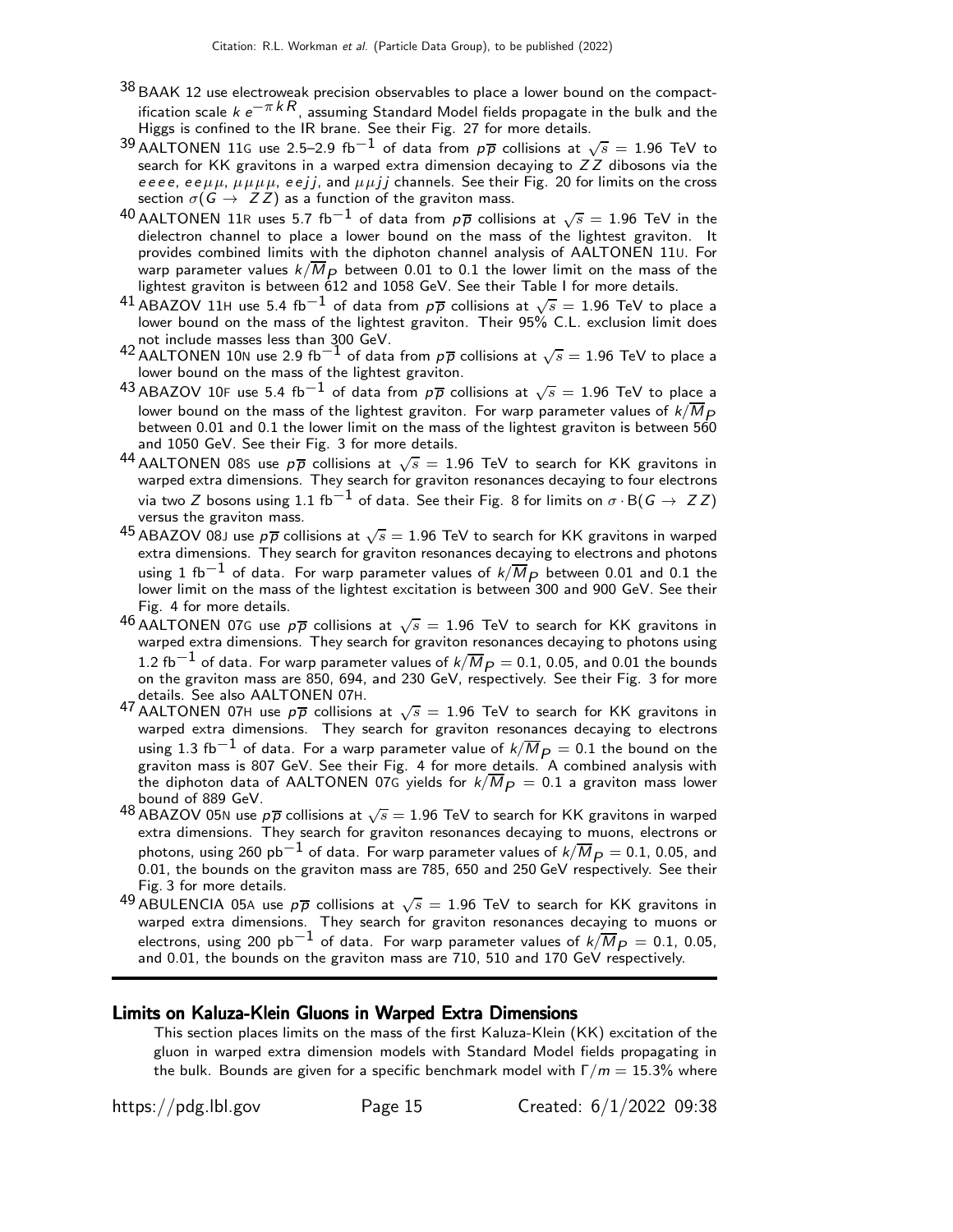Γ is the width and m the mass of the KK gluon. See the"Extra Dimensions" review for more discussion.

| VALUE (TeV)                                                                                                                            | $CL\%$ | DOCUMENT ID TECN COMMENT                                                                                                                 |  |                                                                                                                   |  |  |  |
|----------------------------------------------------------------------------------------------------------------------------------------|--------|------------------------------------------------------------------------------------------------------------------------------------------|--|-------------------------------------------------------------------------------------------------------------------|--|--|--|
| >3.8                                                                                                                                   | 95     |                                                                                                                                          |  | <sup>1</sup> AABOUD 18BI ATLS $g_{KK} \rightarrow t\overline{t} \rightarrow \ell j$                               |  |  |  |
| • • • We do not use the following data for averages, fits, limits, etc. • • •                                                          |        |                                                                                                                                          |  |                                                                                                                   |  |  |  |
|                                                                                                                                        |        | <sup>3</sup> SIRUNYAN 19AL CMS $g_{KK} \rightarrow tT$                                                                                   |  | <sup>2</sup> AABOUD 19AS ATLS $g_{KK} \rightarrow t\overline{t} \rightarrow jj$                                   |  |  |  |
| >2.5                                                                                                                                   | 95     | <sup>4</sup> CHATRCHYAN 13BM CMS $g_{KK} \rightarrow t\overline{t}$<br><sup>5</sup> CHEN 13A $\overrightarrow{B} \rightarrow X_s \gamma$ |  |                                                                                                                   |  |  |  |
| >1.5                                                                                                                                   | 95     |                                                                                                                                          |  | 6 AAD 12BV ATLS $g_{KK} \rightarrow t\overline{t} \rightarrow \ell j$                                             |  |  |  |
| <sup>1</sup> AABOUD 18BI use 36.1 fb <sup>-1</sup> of data from pp collisions at $\sqrt{s}$ = 13 TeV. This result<br>updates AAD 13AQ. |        |                                                                                                                                          |  |                                                                                                                   |  |  |  |
|                                                                                                                                        |        |                                                                                                                                          |  | <sup>2</sup> AABOUD 19AS use 36.1 fb <sup>-1</sup> of data from $p p$ collisions at $\sqrt{s} = 13$ TeV. An upper |  |  |  |

bound of 3.4 TeV is placed on the KK gluon mass for  $\Gamma/m = 30\%$ .  $^3$ SIRUNYAN 19<code>AL</code> use 35.9 fb $^{-1}$  of data from  $p\,p$  collisions at  $\sqrt{s}=$  13 TeV to place limits on a KK gluon decaying to a top quark and a heavy vector-like fermion, T. KK

gluon masses between 1.5 and 2.3 TeV and between 2.0 and 2.4 TeV are excluded for T masses of 1.2 and 1.5 TeV, respectively.

 $^4$ CHATRCHYAN 13BM use 19.7 fb $^{-1}$  of data from  $\rho \, \rho$  collisions at  $\sqrt{s} =$  8 TeV. Bound is for a width of approximately 15–20% of the KK gluon mass.

 $^5$  CHEN 13A place limits on the KK mass scale for a specific warped model with custodial symmetry and bulk fermions. See their Figures 4 and 5.

 $^6$  AAD 12BV use 2.05 fb $^{-1}$  of data from  $pp$  collisions at  $\sqrt{s}=$  7 TeV.

### Black Hole Production Limits

## Semiclassical Black Holes

| VALUE (GeV)                                                                                                    | <b>DOCUMENT ID</b>                                                            | TECN | COMMENT                                                                                                                                                                       |
|----------------------------------------------------------------------------------------------------------------|-------------------------------------------------------------------------------|------|-------------------------------------------------------------------------------------------------------------------------------------------------------------------------------|
|                                                                                                                | • • • We do not use the following data for averages, fits, limits, etc. • • • |      |                                                                                                                                                                               |
|                                                                                                                | $1$ SIRUNYAN<br>$2$ AAD<br>$3$ AAD<br>$4$ AAD                                 |      | 18DA CMS $p p \rightarrow$ multijet<br>16N ATLS $pp \rightarrow$ multijet<br>160 ATLS $pp \rightarrow \ell + (\ell \ell / \ell j / jj)$<br>13AW ATLS $pp \rightarrow \mu \mu$ |
| . 1. 2020 de la característica de la característica de la característica de la característica de la caracterís |                                                                               |      |                                                                                                                                                                               |

- <sup>1</sup> SIRUNYAN 18DA use 35.9 fb $^{-1}$  of data from  $p \, p$  collisions at  $\sqrt{s} =$  13 TeV to search for semiclassical black holes decaying to multijet final states. No excess of events above the expected level of standard model background was observed. Exclusions at 95% CL are set on the mass threshold for black hole production as a function of the higherdimensional Planck scale for rotating and nonrotating black holes under several model assumptions (ADD, 2, 4, 6 extra dimensions model) in the 7.1–10.3 TeV range. These limits supersede those in SIRUNYAN 17CP.
- $^2$ AAD 16N use 3.6 fb $^{-1}$  of data from  $\rho\, \rho$  collisions at  $\sqrt{s} =$  13 TeV to search for semiclassical black hole decays to multijet final states. No excess of events above the expected level of Standard Model background was observed. Exclusion contours at 95% C.L. are set on the mass threshold for black hole production versus higher-dimensional Planck scale for rotating black holes (ADD, 6 extra dimensions model).
- $^3$ AAD 160 use 3.2 fb $^{-1}$  of data from  $\rho\, \rho$  collisions at  $\sqrt{s}=$  13 TeV to search for semiclassical black hole decays to high-mass final states with leptons and jets. No excess of events above the expected level of Standard Model background was observed. Exclusion contours at 95% C.L. are set on the mass threshold for black hole production versus higher-dimensional Planck scale for rotating black holes (ADD, 2 to 6 extra dimensions).
- $^4$  AAD 13AW use 20.3 fb $^{-1}$  of data from  $p\,p$  collisions at  $\sqrt{s}=$  8 TeV to search for semiclassical black hole decays to like-sign dimuon final states using large track multiplicity.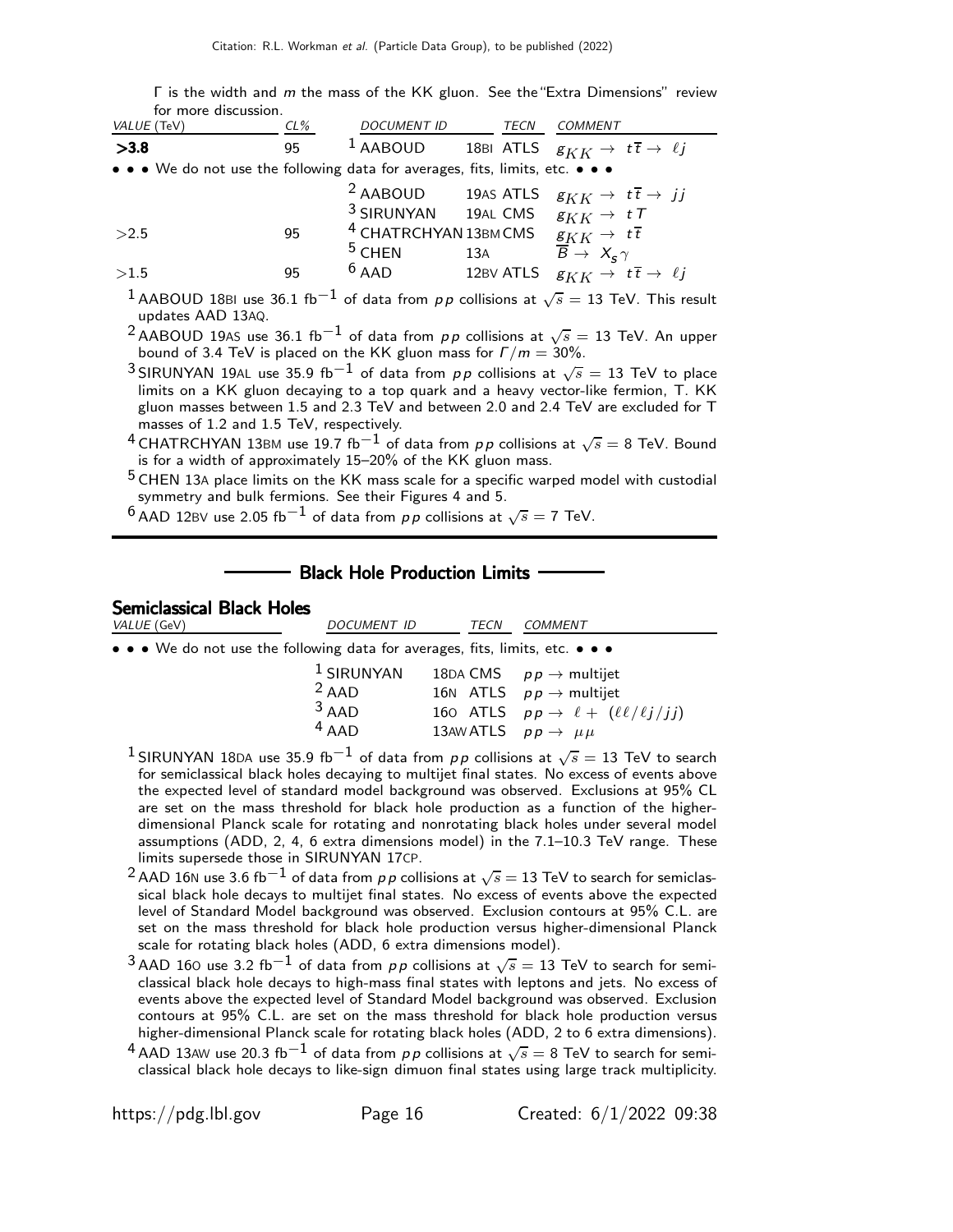No excess of events above the expected level of Standard Model background was observed. Exclusion contours at 95% C.L. are set on the mass threshold for black hole production versus higher-dimensional Planck scale in various extra dimensions, rotating and non-rotating models.

#### Quantum Black Holes

| VALUE (GeV)                                                                                                                   | <b>DOCUMENT ID</b>                                                                                                                                                                                                      | <b>TECN</b>                                                                                    | <b>COMMENT</b>                                                                                                                                                                                        |  |
|-------------------------------------------------------------------------------------------------------------------------------|-------------------------------------------------------------------------------------------------------------------------------------------------------------------------------------------------------------------------|------------------------------------------------------------------------------------------------|-------------------------------------------------------------------------------------------------------------------------------------------------------------------------------------------------------|--|
| $\bullet$ $\bullet$ $\bullet$ We do not use the following data for averages, fits, limits, etc. $\bullet$ $\bullet$ $\bullet$ |                                                                                                                                                                                                                         |                                                                                                |                                                                                                                                                                                                       |  |
|                                                                                                                               | $1$ AAD<br>$2$ AABOUD<br>$3$ AABOUD<br><sup>4</sup> SIRUNYAN<br><sup>6</sup> SIRUNYAN 17CP CMS $pp \rightarrow jj$<br><sup>7</sup> KHACHATRY16BE CMS $pp \rightarrow e \mu$<br><sup>8</sup> KHACHATRY15V CMS<br>$9$ AAD | 20T ATLS<br>18BA ATLS $pp \rightarrow \gamma j$<br>18AT CMS $pp \rightarrow e\mu$<br>14AL ATLS | $pp \rightarrow ii$<br>18CMATLS $pp \rightarrow e\mu$ , $e\tau$ , $\mu\tau$<br><sup>5</sup> SIRUNYAN 18DD CMS $pp \rightarrow$ dijet, ang. distrib.<br>$pp \rightarrow jj$<br>$pp \rightarrow \ell j$ |  |
|                                                                                                                               | $10$ AAD<br><sup>11</sup> CHATRCHYAN 13A CMS                                                                                                                                                                            | 14V ATLS                                                                                       | $pp \rightarrow ee, \mu\mu$<br>$pp \rightarrow ii$                                                                                                                                                    |  |
|                                                                                                                               |                                                                                                                                                                                                                         |                                                                                                |                                                                                                                                                                                                       |  |

- $^1$  AAD 20T use 139 fb $^{-1}$  of data from  $\rho\, \rho$  collisions at  $\sqrt s=$  13 TeV to search for quantum black hole decays to final states with dijets. No excess of events above the expected level of Standard Model background was observed. Exclusion limits at 95% C.L. are set on mass thresholds for black hole production in an ADD (6 extra dimensions) model. Assuming the black hole mass threshold is equal to the higher-dimensional Planck scale, mass thresholds below 9.4 TeV are excluded. This limit supersedes AABOUD 17AK.
- $^2$ AABOUD 18BA use 36.7 fb $^{-1}$  of data from  $\rho \rho$  collisions at  $\sqrt{s} =$  13 TeV to search for quantum black hole decays to final states with a photon and a jet. No excess of events above the expected level of Standard Model background was observed. Exclusion limits at 95% C.L. are set on mass thresholds for black hole production in ADD (6 extra dimensions) and RS1 models. Assuming the black hole mass threshold is equal to the Planck scale, mass thresholds below 7.1 TeV and 4.4 TeV are excluded for the ADD and RS1 models, respectively. These limits supersede those in AAD 16AI.
- $^3$ AABOUD 18CM use 36.1 fb $^{-1}$  of data from  $p\,p$  collisions at  $\sqrt{s}=$  13 TeV to search for quantum black hole decays with different-flavor high-mass dilepton final states. No excess of events above the expected level of Standard Model background was observed. Exclusion limits at 95% C.L. are set on mass thresholds for black hole production in ADD (6 extra dimensions) and RS1 models. Assuming the black hole mass threshold is equal to the higher-dimensional Planck scale, mass thresholds below 5.6 (3.4), 4.9 (2.9), and 4.5 (2.6) TeV are excluded in the e $\mu$ , e $\tau$  and  $\mu\tau$  channels for the ADD (RS1) models, respectively. These limits supersede those in AABOUD 16P.
- $^4$ SIRUNYAN 18AT use 35.9 fb $^{-1}$  of data from  $p\,p$  collisions at  $\sqrt{s}=$  13 TeV to search for quantum black hole decays to  $e\mu$  final states. In Figure 4, lower mass limits of 5.3, 5.5 and 5.6 TeV are placed in a model with 4, 5 and 6 extra dimensions, respectively, and a lower mass limit of 3.6 TeV is found for a single warped dimension.
- $^5$ SIRUNYAN 18DD use 35.9 fb $^{-1}$  of data from  $p\,p$  collisions at  $\sqrt{s}=$  13 TeV to search for quantum black hole decays in dijet angular distributions. A lower mass limit of 5.9 (8.2) TeV is placed in the RS (ADD) model with one (six) extra dimension(s).
- $^6$ SIRUNYAN 17CP use 2.3 fb $^{-1}$  of data from  $p\,p$  collisions at  $\sqrt{s}=$  13 TeV to search for quantum black holes decaying to dijet final states. No excess of events above the expected level of standard model background was observed. Limits on the quantum black hole mass threshold are set as a function of the higher-dimensional Planck scale, under the assumption that the mass threshold must exceed the above Planck scale. Depending on the model, mass thresholds in the range up to 5.1–9.0 TeV are excluded.
- $^7$ KHACHATRYAN 16BE use 19.7 fb $^{-1}$  of data from  $p\,p$  collisions at  $\sqrt{s} =$  8 TeV to search for quantum black holes undergoing lepton flavor violating decay to the  $e\mu$  final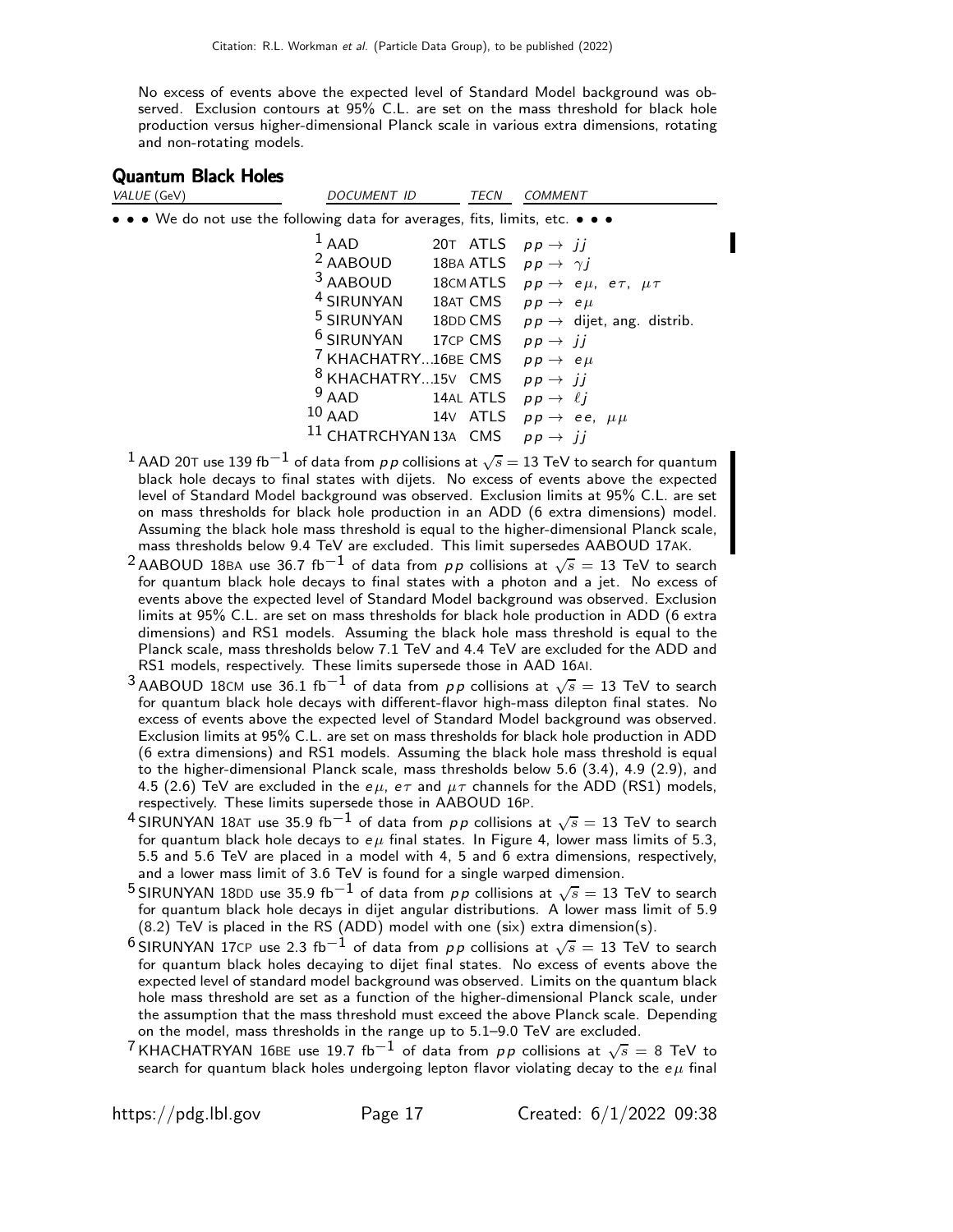state. No excess of events above the expected level of standard model background was observed. Exclusion limits at 95% CL are set on mass thresholds for black hole production in the ADD (2–6 flat extra dimensions), RS1 (1 warped extra dimension), and a model with a Planck scale at the TeV scale from a renormalization of the gravitational constant (no extra dimensions). Limits on the black hole mass threshold are set assuming that it is equal to the higher-dimensional Planck scale. Mass thresholds for quantum black holes in the range up to 3.15–3.63 TeV are excluded in the ADD model. In the RS1 model, mass thresholds below 2.81 TeV are excluded in the PDG convention for the Schwarzschild radius. In the model with no extra dimensions, mass thresholds below 1.99 TeV are excluded.

- 8 KHACHATRYAN 15V use 19.7 fb<sup>-1</sup> of data from pp collisions at  $\sqrt{s} = 8$  TeV to search for quantum black holes decaying to dijet final states. No excess of events above the expected level of standard model background was observed. Exclusion limits at 95% CL are set on mass thresholds for black hole production in the ADD (2–6 flat extra dimensions) and RS1 (1 warped extra dimension) model. Limits on the black hole mass threshold are set as a function of the higher-dimensional Planck scale, under the assumption that the mass threshold must exceed the above Planck scale. Depending on the model, mass thresholds in the range up to 5.0–6.3 TeV are excluded. This paper supersedes CHATRCHYAN 13AD.
- $^9$ AAD 14AL use 20.3 fb $^{-1}$  of data from  $\rho\, \rho$  collisions at  $\sqrt{s} \, = \, 8$  TeV to search for quantum black hole decays to final states with high-invariant-mass lepton  $+$  jet. No excess of events above the expected level of Standard Model background was observed. Exclusion limits at 95% C.L. are set on mass thresholds for black hole production in an ADD (6 extra dimensions) model. Assuming the black hole mass threshold is equal to the higher-dimensional Planck scale, mass thresholds below 5.3 TeV are excluded.
- $10$  AAD 14V use 20.3 (20.5) fb<sup>-1</sup> of data in the dielectron (dimuon) channels from pp collisions at  $\sqrt{s} = 8$  TeV to search for quantum black hole decays involving high-mass dilepton resonances. No excess of events above the expected level of Standard Model background was observed. Exclusion limits at 95% C.L. are set on mass thresholds for black hole production in ADD (6 extra dimensions) and RS1 models. Assuming the black hole mass threshold is equal to the higher-dimensional Planck scale, mass thresholds below 3.65 TeV and 2.24 TeV are excluded for the ADD and RS1 models, respectively.
- $^{11}$  CHATRCHYAN 13A use 5 fb $^{-1}$  of data from  $p \, p$  collisions at  $\sqrt{s} =$  7 TeV to search for quantum black holes decaying to dijet final states. No excess of events above the expected level of standard model background was observed. Exclusion limits at 95% CL are set on mass thresholds for black hole production in the ADD (2–6 flat extra dimensions) and RS (1 warped extra dimension) model. Limits on the black hole mass threshold are set as a function of the higher-dimensional Planck scale, under assumption that the mass threshold must exceed the above Planck scale. Depending on the model, mass thresholds in the range up to 4.0–5.3 TeV are excluded.

## REFERENCES FOR Extra Dimensions

| AAD              |       | 21AF EPJ C81 332     | G. Aad et al.            | (ATLAS Collab.)        |
|------------------|-------|----------------------|--------------------------|------------------------|
| AAD              | 21 AY | PL B822 136651       | G. Aad et al.            | (ATLAS Collab.)        |
| AAD              | 21F   | PR D103 112006       | G. Aad et al.            | (ATLAS Collab.)        |
| AVNISH           | 21    | PR D103 115011       | Avnish et al.            |                        |
| <b>BLAKEMORE</b> | 21    | PR D104 L061101      | C.P. Blakemore et al.    | (STAN)                 |
| <b>HEACOCK</b>   | 21    | SCI 373 1239         | B. Heacock <i>et al.</i> | $(NIST, RIKEN, NAGO+)$ |
| <b>SIRUNYAN</b>  | 21A   | EPJ C81 13           | A.M. Sirunyan et al.     | (CMS Collab.)          |
| Also             |       | EPJ C81 333 (errat.) | A.M. Sirunyan et al.     | (CMS Collab.)          |
| SIRUNYAN         | 21N   | JHEP 2107 208        | A.M. Sirunyan et al.     | (CMS Collab.)          |
| <b>TUMASYAN</b>  | 21D   | JHEP 2111 153        | A. Tumasyan et al.       | (CMS Collab.)          |
| AAD              | 20AT  | EPJ C80 1165         | G. Aad et al.            | (ATLAS Collab.)        |
| AAD              | 20C   | PL B800 135103       | G. Aad et al.            | (ATLAS Collab.)        |
| AAD              | 20T   | JHEP 2003 145        | G. Aad et al.            | (ATLAS Collab.)        |
| <b>LEE</b>       | 20    | PRL 124 101101       | J.G. Lee et al.          | (WASH)                 |
| <b>SIRUNYAN</b>  | 20AI  | JHEP 2005 033        | A.M. Sirunyan et al.     | (CMS Collab.)          |
| SIRUNYAN         | 20F   | PR D102 032003       | A.M. Sirunyan et al.     | (CMS Collab.)          |
| SIRUNYAN         | 20Q   | EPJ C80 237          | A.M. Sirunyan et al.     | (CMS Collab.)          |
| TAN              | 20A   | PRL 124 051301       | W.-H. Tan et al.         |                        |

https://pdg.lbl.gov Page 18 Created: 6/1/2022 09:38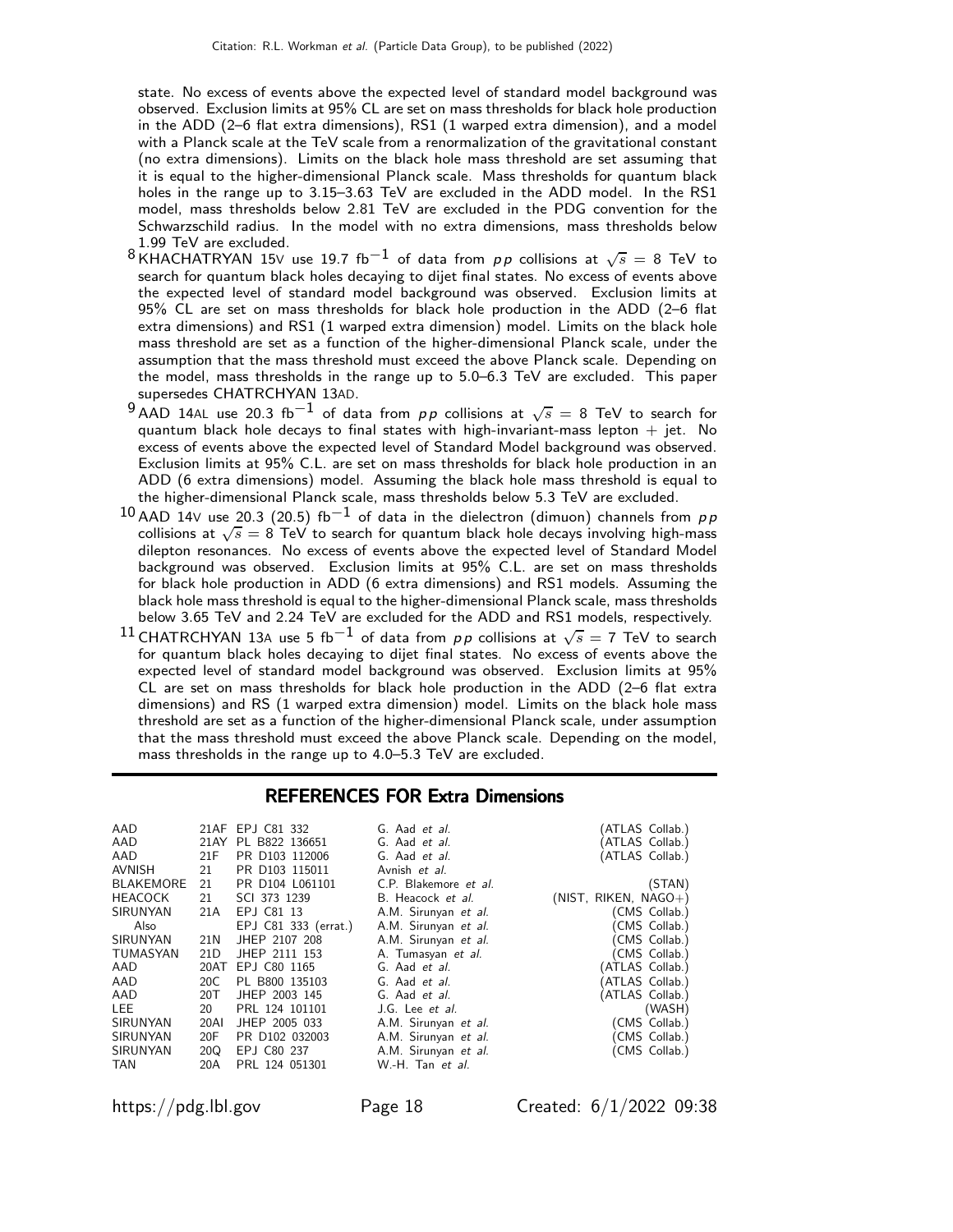| AABOUD                         | 19A             | JHEP 1901 030                            | M. Aaboud et al.                               | (ATLAS Collab.)                |
|--------------------------------|-----------------|------------------------------------------|------------------------------------------------|--------------------------------|
| AABOUD                         |                 | 19AS PR D99 092004                       | M. Aaboud et al.                               | (ATLAS Collab.)                |
| AABOUD                         | 190             | JHEP 1904 092                            | M. Aaboud et al.                               | (ATLAS Collab.)                |
| AAD                            | 19 <sub>D</sub> | JHEP 1909 091                            | G. Aad et al.                                  | (ATLAS Collab.)                |
| Also                           |                 | JHEP 2006 042 (errat.)                   | G. Aad et al.                                  | (ATLAS Collab.)                |
| SIRUNYAN                       | 19              | PL B788 7                                | A.M. Sirunyan et al.                           | (CMS Collab.)                  |
| SIRUNYAN                       |                 | 19AC JHEP 1904 114                       | A.M. Sirunyan et al.                           | (CMS Collab.)                  |
| SIRUNYAN                       |                 | 19AL EPJ C79 208                         | A.M. Sirunyan et al.                           | (CMS Collab.)                  |
| SIRUNYAN                       |                 | 19BE PRL 122 121803                      | A.M. Sirunyan et al.                           | (CMS Collab.)                  |
| SIRUNYAN                       |                 | 19CF JHEP 1910 125                       | A.M. Sirunyan et al.                           | (CMS Collab.)                  |
| AABOUD                         |                 | 18AK JHEP 1803 042                       | M. Aaboud et al.                               | (ATLAS Collab.)                |
| AABOUD                         |                 | 18AL JHEP 1803 009                       | M. Aaboud et al.                               | (ATLAS Collab.)                |
| AABOUD                         |                 | 18AV JHEP 1807 089                       | M. Aaboud et al.                               | (ATLAS Collab.)                |
| AABOUD                         |                 | 18BA EPJ C78 102                         | M. Aaboud et al.                               | (ATLAS Collab.)                |
| AABOUD                         |                 | 18BF EPJ C78 293                         | M. Aaboud et al.                               | (ATLAS Collab.)                |
| AABOUD                         | 18BI            | EPJ C78 565                              | M. Aaboud et al.                               | (ATLAS Collab.)                |
| AABOUD                         |                 | 18CE JHEP 1812 039                       | M. Aaboud et al.                               | (ATLAS Collab.)                |
| AABOUD                         |                 | 18CJ PR D98 052008                       | M. Aaboud et al.                               | (ATLAS Collab.)                |
| AABOUD                         |                 | 18CM PR D98 092008                       | M. Aaboud et al.                               | (ATLAS Collab.)                |
| AABOUD                         |                 | 18CQ PRL 121 191801                      | M. Aaboud et al.                               | (ATLAS Collab.)                |
| AABOUD                         |                 | 18CW JHEP 1811 040                       | M. Aaboud et al.                               | (ATLAS Collab.)                |
| AABOUD                         | 18F             | PL B777 91                               | M. Aaboud et al.                               | (ATLAS Collab.)                |
| AABOUD                         | 18I             | JHEP 1801 126                            | M. Aaboud et al.                               | (ATLAS Collab.)                |
| BERGE                          | 18              | PRL 120 141101                           | J. Berge <i>et al.</i>                         | (MICROSCOPE Collab.)           |
| FAYET                          | 18              | PR D97 055039<br>PR D99 055043           | P. Fayet                                       | (EPOL)                         |
| <b>FAYET</b><br><b>HADDOCK</b> | 18A<br>18       |                                          | P. Fayet                                       | (ENSP, EPOL)                   |
|                                |                 | PR D97 062002<br>18AF PL B781 244        | C. Haddock et al.                              | $(NAGO, KEK, OSAK+)$           |
| SIRUNYAN<br>SIRUNYAN           |                 |                                          | A.M. Sirunyan et al.                           | (CMS Collab.)                  |
|                                |                 | 18AS JHEP 1803 003<br>18AT JHEP 1804 073 | A.M. Sirunyan et al.                           | (CMS Collab.)<br>(CMS Collab.) |
| SIRUNYAN<br>SIRUNYAN           |                 | 18AX JHEP 1805 088                       | A.M. Sirunyan et al.                           |                                |
| SIRUNYAN                       |                 | 18BB JHEP 1806 120                       | A.M. Sirunyan et al.<br>A.M. Sirunyan et al.   | (CMS Collab.)<br>(CMS Collab.) |
| SIRUNYAN                       |                 | 18BK JHEP 1807 075                       | A.M. Sirunyan et al.                           | (CMS Collab.)                  |
| SIRUNYAN                       |                 | 18BO JHEP 1808 130                       | A.M. Sirunyan et al.                           | (CMS Collab.)                  |
| SIRUNYAN                       |                 | 18BV EPJ C78 291                         | A.M. Sirunyan et al.                           | (CMS Collab.)                  |
| SIRUNYAN                       |                 | 18CW JHEP 1808 152                       | A.M. Sirunyan et al.                           | (CMS Collab.)                  |
| SIRUNYAN                       |                 | 18DA JHEP 1811 042                       | A.M. Sirunyan et al.                           | (CMS Collab.)                  |
| SIRUNYAN                       |                 | 18DD EPJ C78 789                         | A.M. Sirunyan et al.                           | (CMS Collab.)                  |
| SIRUNYAN                       |                 | 18DJ JHEP 1809 101                       | A.M. Sirunyan et al.                           | (CMS Collab.)                  |
| SIRUNYAN                       |                 | 18DU PR D98 092001                       | A.M. Sirunyan et al.                           | (CMS Collab.)                  |
| SIRUNYAN                       | 18F             | JHEP 1801 054                            | A.M. Sirunyan et al.                           | (CMS Collab.)                  |
| SIRUNYAN                       | 18I             | PRL 120 201801                           | A.M. Sirunyan et al.                           | (CMS Collab.)                  |
| SIRUNYAN                       | 18P             | PR D97 072006                            | A.M. Sirunyan et al.                           | (CMS Collab.)                  |
| SIRUNYAN                       | 18S             | PR D97 092005                            | A.M. Sirunyan et al.                           | (CMS Collab.)                  |
| AABOUD                         |                 | 17AK PR D96 052004                       | M. Aaboud et al.                               | (ATLAS Collab.)                |
| AABOUD                         |                 | 17AP PL B775 105                         | M. Aaboud et al.                               | (ATLAS Collab.)                |
| KLIMCHITSK 17A                 |                 | PR D95 123013                            | G.L. Klimchitskaya, V.M. Mostepanenko          |                                |
| SIRUNYAN                       |                 | 17AQ JHEP 1710 073                       | A.M. Sirunyan et al.                           | (CMS Collab.)                  |
| SIRUNYAN                       |                 | 17CP PL B774 279                         | A.M. Sirunyan et al.                           | (CMS Collab.)                  |
| SIRUNYAN                       | 17F             | JHEP 1707 013                            | A.M. Sirunyan et al.                           | (CMS Collab.)                  |
| AABOUD                         | 16F             | JHEP 1606 059                            | M. Aaboud <i>et al.</i>                        | (ATLAS Collab.)                |
| AABOUD                         | 16I             | PR D94 052002                            | M. Aaboud et al.                               | (ATLAS Collab.)                |
| AABOUD                         | 16P             | EPJ C76 541                              | M. Aaboud et al.                               | (ATLAS Collab.)                |
| AAD                            | 16AI            | JHEP 1603 041                            | G. Aad et al.                                  | (ATLAS Collab.)                |
| AAD                            | 16N             | JHEP 1603 026                            | G. Aad et al.                                  | (ATLAS Collab.)                |
| AAD                            | 160             | PL B760 520                              | G. Aad et al.                                  | (ATLAS Collab.)                |
| AAD                            | 16R             | PL B755 285                              | G. Aad et al.                                  | (ATLAS Collab.)                |
| KHACHATRY 16BE EPJ C76 317     |                 |                                          | V. Khachatryan et al.                          | (CMS Collab.)                  |
|                                |                 | KHACHATRY 16BQ PR D94 052012             | V. Khachatryan et al.                          | (CMS Collab.)                  |
| KHACHATRY 16M                  |                 | PRL 117 051802                           | V. Khachatryan et al.                          | (CMS Collab.)                  |
| KHACHATRY 16N                  |                 | PL B755 102                              | V. Khachatryan et al.                          | (CMS Collab.)                  |
| AAD                            |                 | 15AU EPJ C75 69                          | G. Aad et al.                                  | (ATLAS Collab.)                |
| AAD                            |                 | 15AZ EPJ C75 209                         | G. Aad et al.                                  | (ATLAS Collab.)                |
| Also                           |                 | EPJ C75 370 (errat.)                     | G. Aad et al.                                  | (ATLAS Collab.)                |
| AAD                            |                 | 15CS PR D91 012008                       | G. Aad et al.                                  | (ATLAS Collab.)                |
| Also                           |                 | PR D92 059903 (errat.)                   | G. Aad et al.                                  | (ATLAS Collab.)                |
| AAD                            |                 |                                          |                                                |                                |
|                                |                 | 15CT JHEP 1512 055                       | G. Aad et al.                                  | (ATLAS Collab.)                |
| ACCOMANDO 15                   |                 | MPL A30 1540010                          | E. Accomando                                   | (SHMP)                         |
|                                |                 | KHACHATRY 15AE JHEP 1504 025             | V. Khachatryan et al.                          | (CMS Collab.)                  |
| KHACHATRY 15R<br>KHACHATRY 15T |                 | PL B749 560<br>PR D91 092005             | V. Khachatryan et al.<br>V. Khachatryan et al. | (CMS Collab.)<br>(CMS Collab.) |

https://pdg.lbl.gov Page 19 Created: 6/1/2022 09:38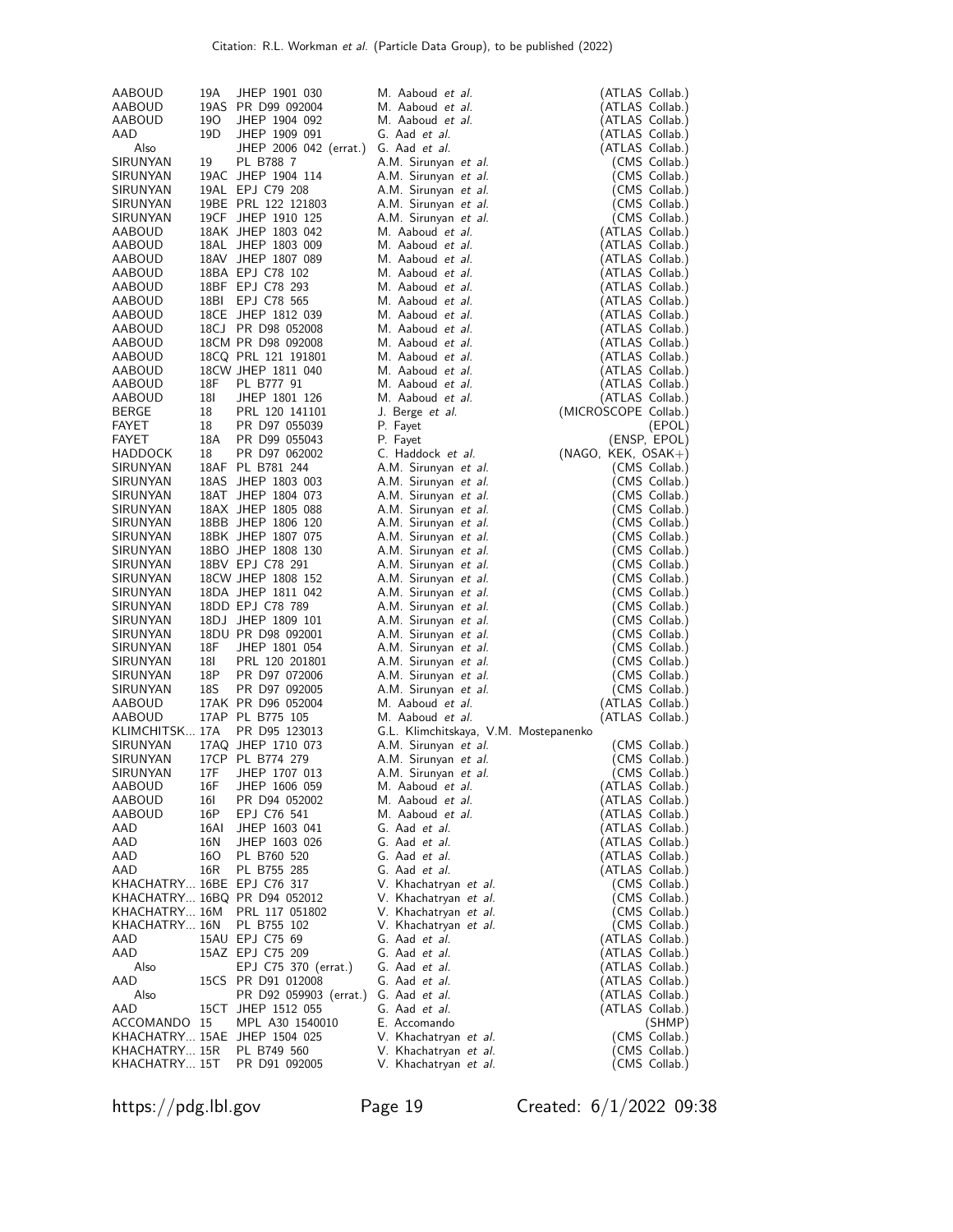| KHACHATRY 15V        |            | PR D91 052009                                                   | V. Khachatryan et al.                        | (CMS Collab.)                      |
|----------------------|------------|-----------------------------------------------------------------|----------------------------------------------|------------------------------------|
| AAD                  |            | 14AL PRL 112 091804                                             | G. Aad <i>et al.</i>                         | (ATLAS Collab.)                    |
| AAD                  |            | 14BE EPJ C74 3134                                               | G. Aad et al.                                | (ATLAS Collab.)                    |
| AAD<br>KHACHATRY 14A | 14V        | PR D90 052005<br>JHEP 1408 174                                  | G. Aad et al.<br>V. Khachatryan et al.       | (ATLAS Collab.)<br>(CMS Collab.)   |
| AAD                  | 13A        | PL B718 860                                                     | G. Aad et al.                                | (ATLAS Collab.)                    |
| AAD                  |            | 13AO PR D87 112006                                              | G. Aad et al.                                | (ATLAS Collab.)                    |
| AAD                  |            | 13AQ PR D88 012004                                              | G. Aad et al.                                | (ATLAS Collab.)                    |
| AAD                  |            | 13AS NJP 15 043007                                              | G. Aad et al.                                | (ATLAS Collab.)                    |
| AAD                  |            | 13AW PR D88 072001                                              | G. Aad et al.                                | (ATLAS Collab.)                    |
| AAD                  | 13C        | PRL 110 011802                                                  | G. Aad et al.                                | (ATLAS Collab.)                    |
| AAD                  | 13D        | JHEP 1301 029                                                   | G. Aad et al.                                | (ATLAS Collab.)                    |
| AAD                  | 13E        | PR D87 015010                                                   | G. Aad et al.                                | (ATLAS Collab.)                    |
| CHATRCHYAN 13A       |            | JHEP 1301 013                                                   | S. Chatrchyan et al.                         | (CMS Collab.)                      |
|                      |            | CHATRCHYAN 13AD JHEP 1307 178                                   | S. Chatrchyan et al.                         | (CMS Collab.)                      |
|                      |            | CHATRCHYAN 13AQ PR D87 072005<br>CHATRCHYAN 13BM PRL 111 211804 | S. Chatrchyan et al.<br>S. Chatrchyan et al. | (CMS Collab.)<br>(CMS Collab.)     |
| Also                 |            |                                                                 | PRL 112 119903 (errat.) S. Chatrchyan et al. | (CMS Collab.)                      |
| CHATRCHYAN 13W       |            | JHEP 1303 111                                                   | S. Chatrchyan et al.                         | (CMS Collab.)                      |
| CHEN                 | 13A        | CP C37 063102                                                   | J-B. Chen et al.                             | (DALI)                             |
| EDELHAUSER 13        |            | JHEP 1308 091                                                   | L. Edelhauser, T. Flacke, M. Kramer          | (AACH, KAIST)                      |
| XU                   | 13         | JP G40 035107                                                   | J. Xu et al.                                 |                                    |
| AAD                  |            | 12AD PL B712 331                                                | G. Aad et al.                                | (ATLAS Collab.)                    |
| AAD                  |            | 12BV JHEP 1209 041                                              | G. Aad et al.                                | (ATLAS Collab.)                    |
| AAD                  |            | 12CC JHEP 1211 138                                              | G. Aad et al.                                | (ATLAS Collab.)                    |
| AAD                  |            | 12CP PL B718 411                                                | G. Aad et al.                                | (ATLAS Collab.)                    |
| AAD<br>AAD           | 12X<br>12Y | PL B710 519<br>PL B710 538                                      | G. Aad et al.<br>G. Aad et al.               | (ATLAS Collab.)<br>(ATLAS Collab.) |
| AALTONEN             | 12V        | PR D85 012008                                                   | T. Aaltonen et al.                           | (CDF Collab.)                      |
| ABAZOV               | 12M        | PRL 108 131802                                                  | V.M. Abazov et al.                           | (D0 Collab.)                       |
| AJELLO               | 12         | JCAP 1202 012                                                   | M. Ajello <i>et al.</i>                      | (Fermi-LAT Collab.)                |
| BAAK                 | 12         | EPJ C72 2003                                                    | M. Baak et al.                               | (Gfitter Group)                    |
| CHATRCHYAN 12R       |            | PRL 108 111801                                                  | S. Chatrchyan et al.                         | (CMS Collab.)                      |
| FLACKE               | 12         | PR D85 126007                                                   | T. Flacke, C. Pasold                         | (WURZ)                             |
| NISHIWAKI            | 12         | PL B707 506                                                     | K. Nishiwaki et al.                          | (KOBE, OSAK)                       |
| AAD                  | 11F        | PRL 106 121803                                                  | G. Aad et al.                                | (ATLAS Collab.)                    |
|                      |            |                                                                 |                                              |                                    |
| AAD                  | 11X        | EPJ C71 1744                                                    | G. Aad et al.                                | (ATLAS Collab.)                    |
| AALTONEN             | 11G        | PR D83 112008                                                   | T. Aaltonen et al.                           | (CDF Collab.)                      |
| AALTONEN             | 11R        | PRL 107 051801                                                  | T. Aaltonen et al.                           | (CDF Collab.)                      |
| AALTONEN             | 11U        | PR D83 011102                                                   | T. Aaltonen et al.                           | (CDF Collab.)                      |
| AARON                | 11C<br>11H | PL B705 52                                                      | F. D. Aaron et al.                           | (H1 Collab.)                       |
| ABAZOV<br>BEZERRA    | 11         | PRL 107 011801<br>PR D83 075004                                 | V.M. Abazov et al.<br>V.B. Bezerra et al.    | (D0 Collab.)                       |
| <b>SUSHKOV</b>       | 11         | PRL 107 171101                                                  | A.O. Sushkov et al.                          |                                    |
| AALTONEN             | 10N        | PRL 104 241801                                                  | T. Aaltonen et al.                           | (CDF Collab.)                      |
| ABAZOV               | 10F        | PRL 104 241802                                                  | V.M. Abazov et al.                           | (D0 Collab.)                       |
| ABAZOV               | 10P        | PRL 105 221802                                                  | V.M. Abazov et al.                           | (D0 Collab.)                       |
| BEZERRA              | 10         | PR D81 055003                                                   | V.B. Bezerra et al.                          |                                    |
| ABAZOV               |            | 09AE PRL 103 191803                                             | V.M. Abazov et al.                           | (D0 Collab.)                       |
| ABAZOV               | 09D        | PRL 102 051601                                                  | V.M. Abazov et al.                           | (D0 Collab.)                       |
| MASUDA               | 09         | PRL 102 171101                                                  | M. Masuda, M. Sasaki                         | (ICRR)                             |
| AALTONEN<br>AALTONEN | 08S        | 08AC PRL 101 181602<br>PR D78 012008                            | T. Aaltonen et al.<br>T. Aaltonen et al.     | (CDF Collab.)                      |
| ABAZOV               | 08 J       | PRL 100 091802                                                  | V.M. Abazov et al.                           | (CDF Collab.)<br>(D0 Collab.)      |
| ABAZOV               | 08S        | PRL 101 011601                                                  | V.M. Abazov et al.                           | (D0 Collab.)                       |
| DAS                  | 08         | PR D78 063011                                                   | P.K. Das, V.H.S. Kumar, P.K. Suresh          |                                    |
| GERACI               | 08         | PR D78 022002                                                   | A.A. Geraci et al.                           | (STAN)                             |
| TRENKEL              | 08         | PR D77 122001                                                   | C. Trenkel                                   |                                    |
| AALTONEN             | 07G        | PRL 99 171801                                                   | T. Aaltonen et al.                           | (CDF Collab.)                      |
| AALTONEN             | 07H        | PRL 99 171802                                                   | T. Aaltonen <i>et al.</i>                    | (CDF Collab.)                      |
| DECCA                | 07A        | EPJ C51 963                                                     | R.S. Decca et al.                            |                                    |
| HAISCH<br>KAPNER     | 07<br>07   | PR D76 034014                                                   | U. Haisch, A. Weiler<br>D.J. Kapner et al.   |                                    |
| SCHAEL               | 07A        | PRL 98 021101<br>EPJ C49 411                                    | S. Schael <i>et al.</i>                      | (ALEPH Collab.)                    |
| TU                   | 07         | PRL 98 201101                                                   | L.-C. Tu et al.                              |                                    |
| ABDALLAH             | 06C        | EPJ C45 589                                                     | J. Abdallah et al.                           | (DELPHI Collab.)                   |
| ABULENCIA,A          | 06         | PRL 97 171802                                                   | A. Abulencia et al.                          | (CDF Collab.)                      |
| GERDES               | 06         | PR D73 112008                                                   | D. Gerdes <i>et al.</i>                      |                                    |
| GOGOLADZE            | 06         | PR D74 093012                                                   | I. Gogoladze, C. Macesanu                    |                                    |
| ABAZOV<br>ABAZOV     | 05N<br>05V | PRL 95 091801<br>PRL 95 161602                                  | V.M. Abazov et al.<br>V.M. Abazov et al.     | (D0 Collab.)<br>(D0 Collab.)       |

https://pdg.lbl.gov Page 20 Created: 6/1/2022 09:38